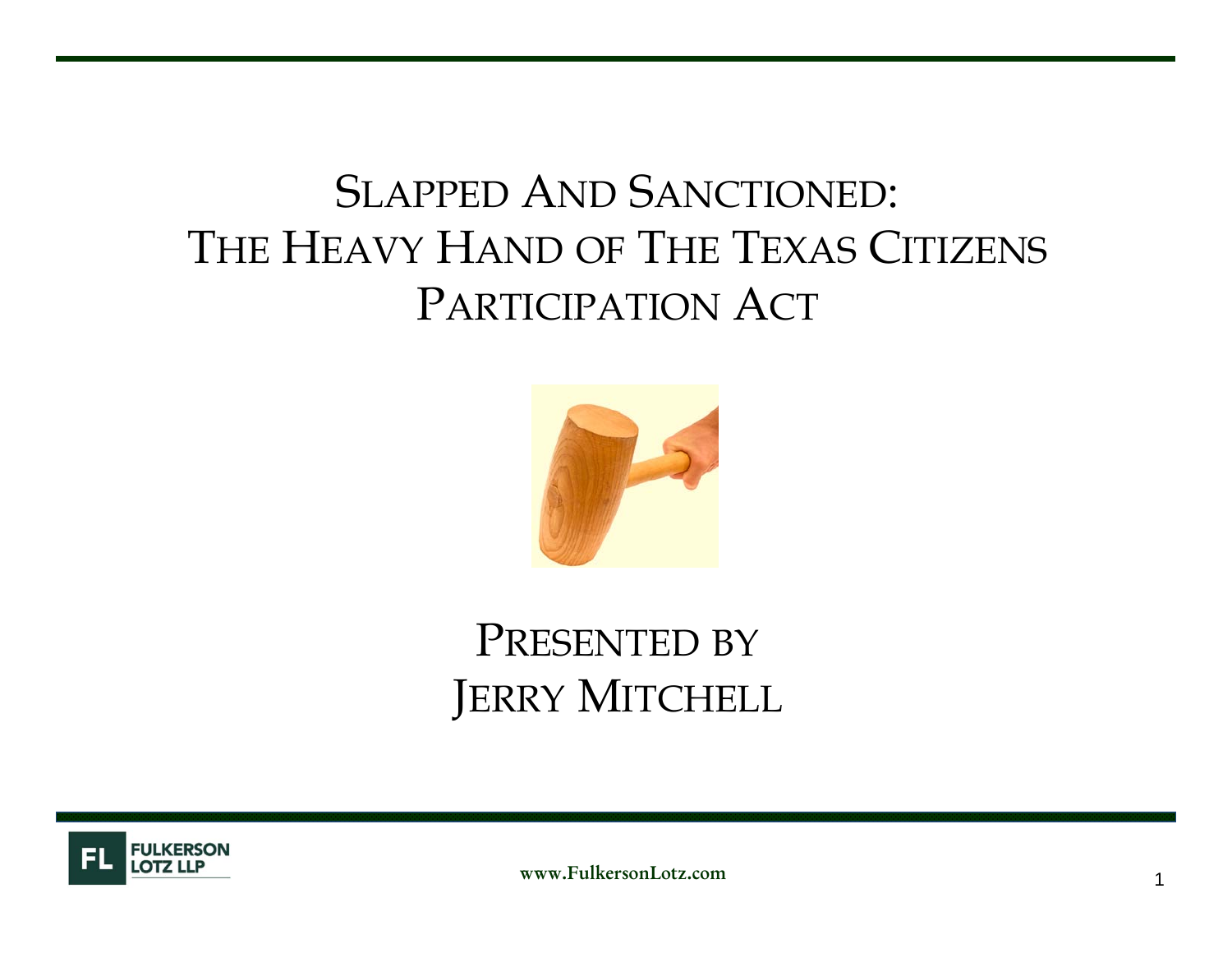# WHAT IS A SLAPP?

 $\mathbf{r}$ SLAPP: Strategic Lawsuit Against Public Participation

#### $\blacksquare$ Anti-SLAPP (Tex. Civ. Prac. & Rem. Code § 27.002):

"The purpose of this chapter is to encourage and safeguard the constitutional rights of persons to petition, speak freely, associate freely, and otherwise participate in governmen<sup>t</sup> to the maximum extent permitted by law and, at the same time, protect the rights of <sup>a</sup> person to file meritorious lawsuits for demonstrable injury."

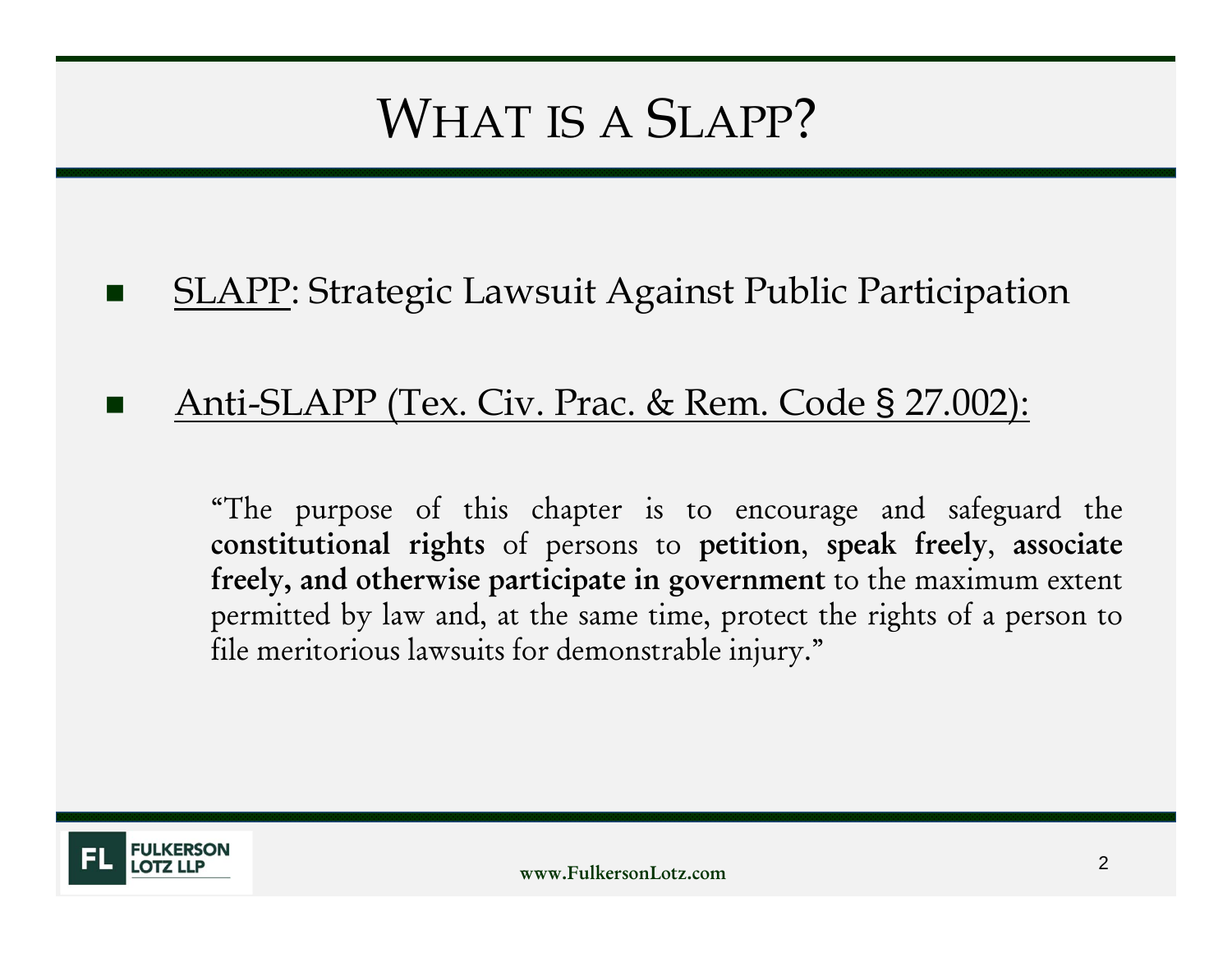- $\blacksquare$ Defendant may move to dismiss within 60 days of being served.
- $\blacksquare$ Discovery is automatically stayed.
- $\blacksquare$ Discovery only permitted on a limited basis with Court order.

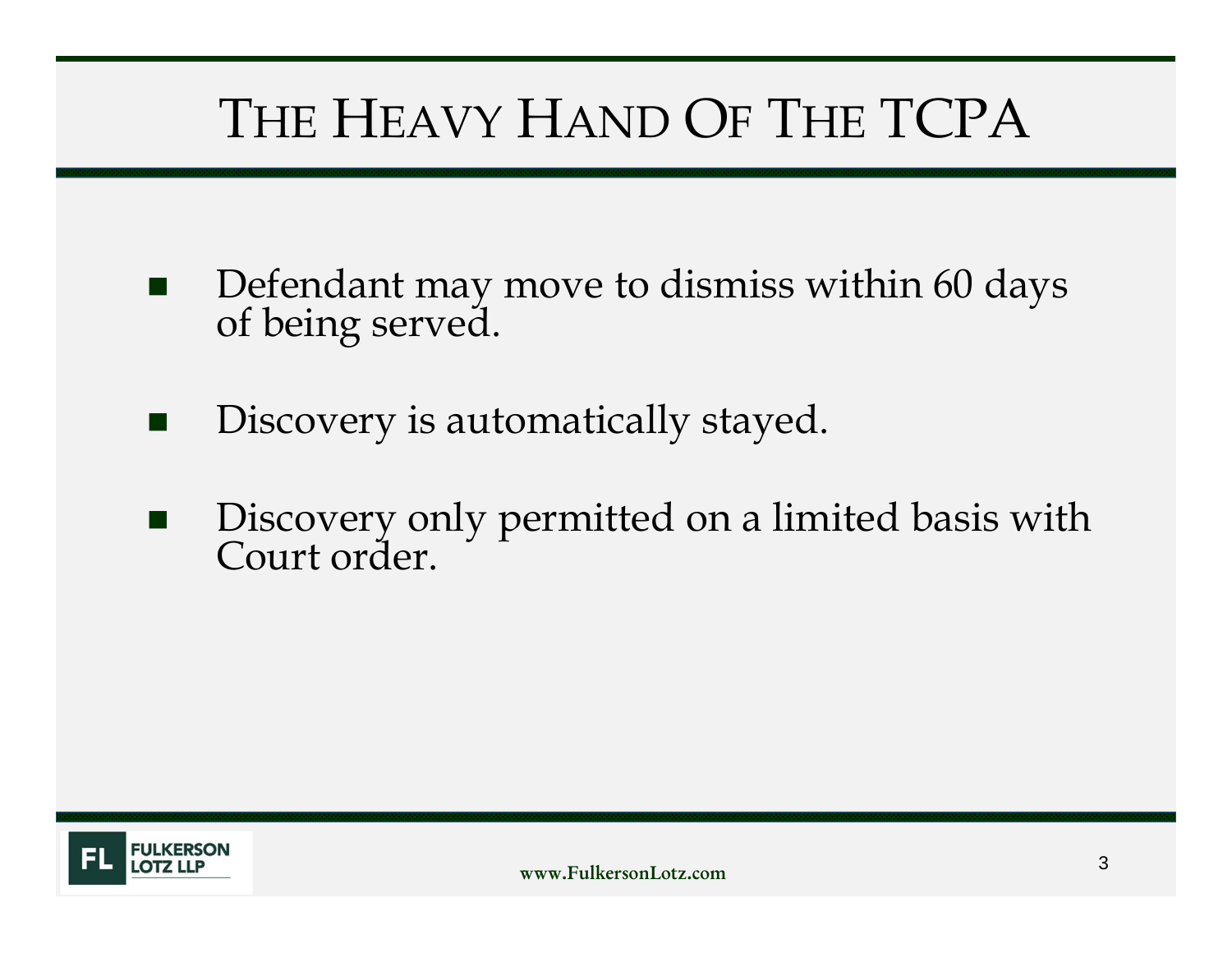- $\blacksquare$ "Clear and specific *evidence*" required on each element.
- × Every cause of action must be proven.
- п Even if Plaintiff meets burden, "the court shall dismiss <sup>a</sup> legal action … if the moving party establishes *by <sup>a</sup> preponderance of the evidence* each essential element of <sup>a</sup> valid defense."

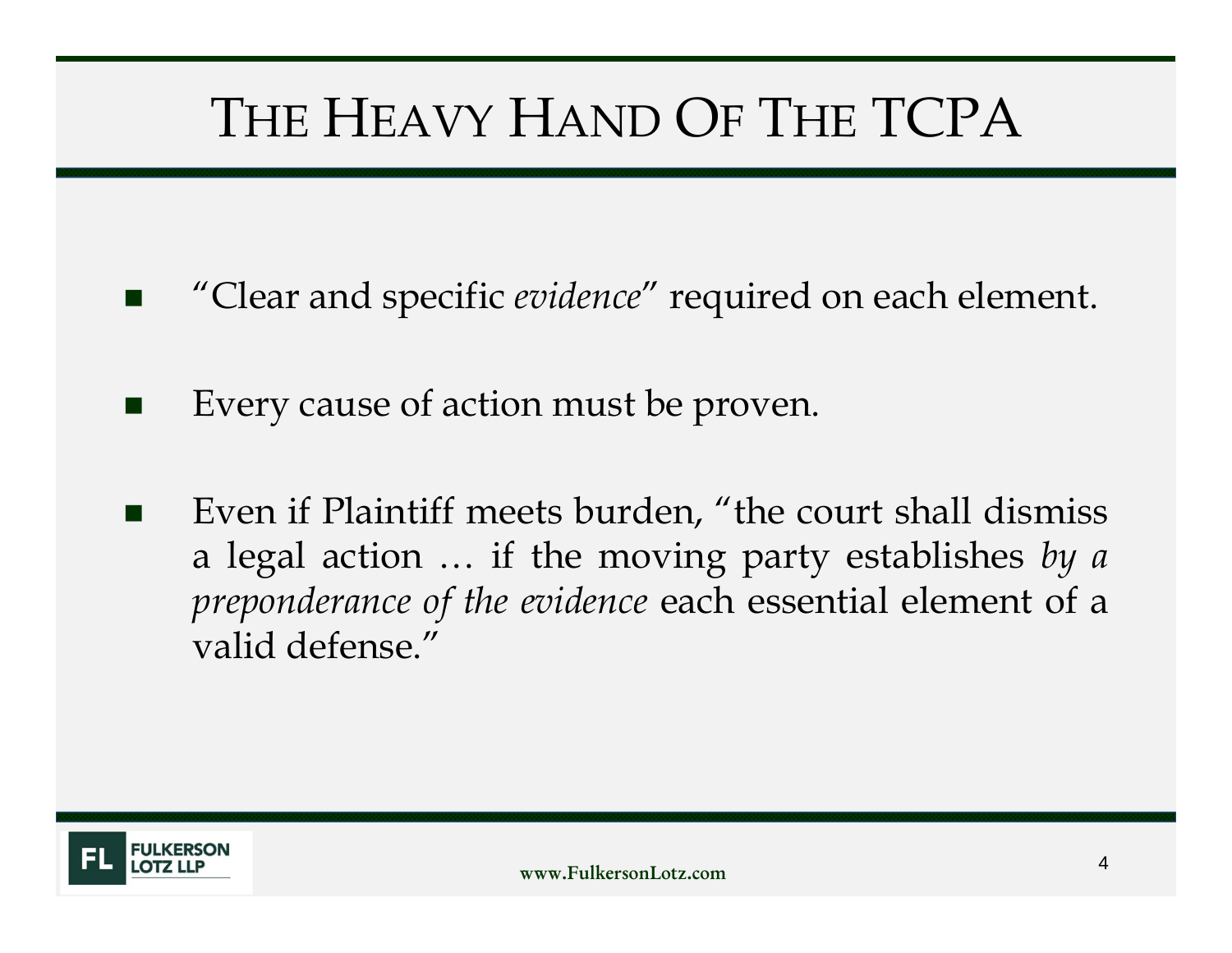- $\blacksquare$  Motion must be granted if a *single* cause of action is not proven by clear and specific evidence.
- n. Mandatory attorney's fees.
- $\blacksquare$ Mandatory sanctions.

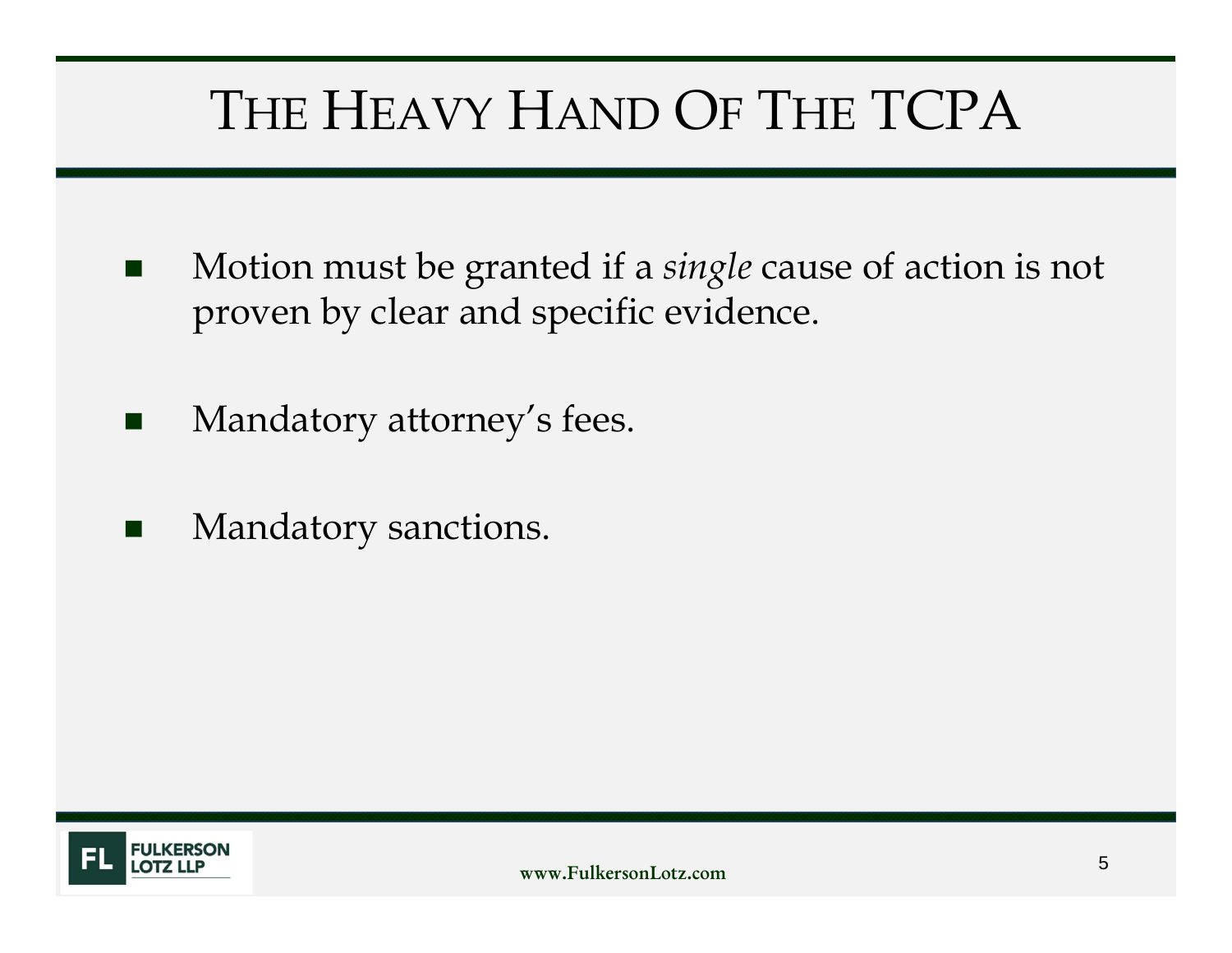- $\blacksquare$  If motion is denied, Defendant entitled to interlocutory appeal.
- $\blacksquare$  If motion is granted, Plaintiff is **not** entitled to interlocutory appeal.

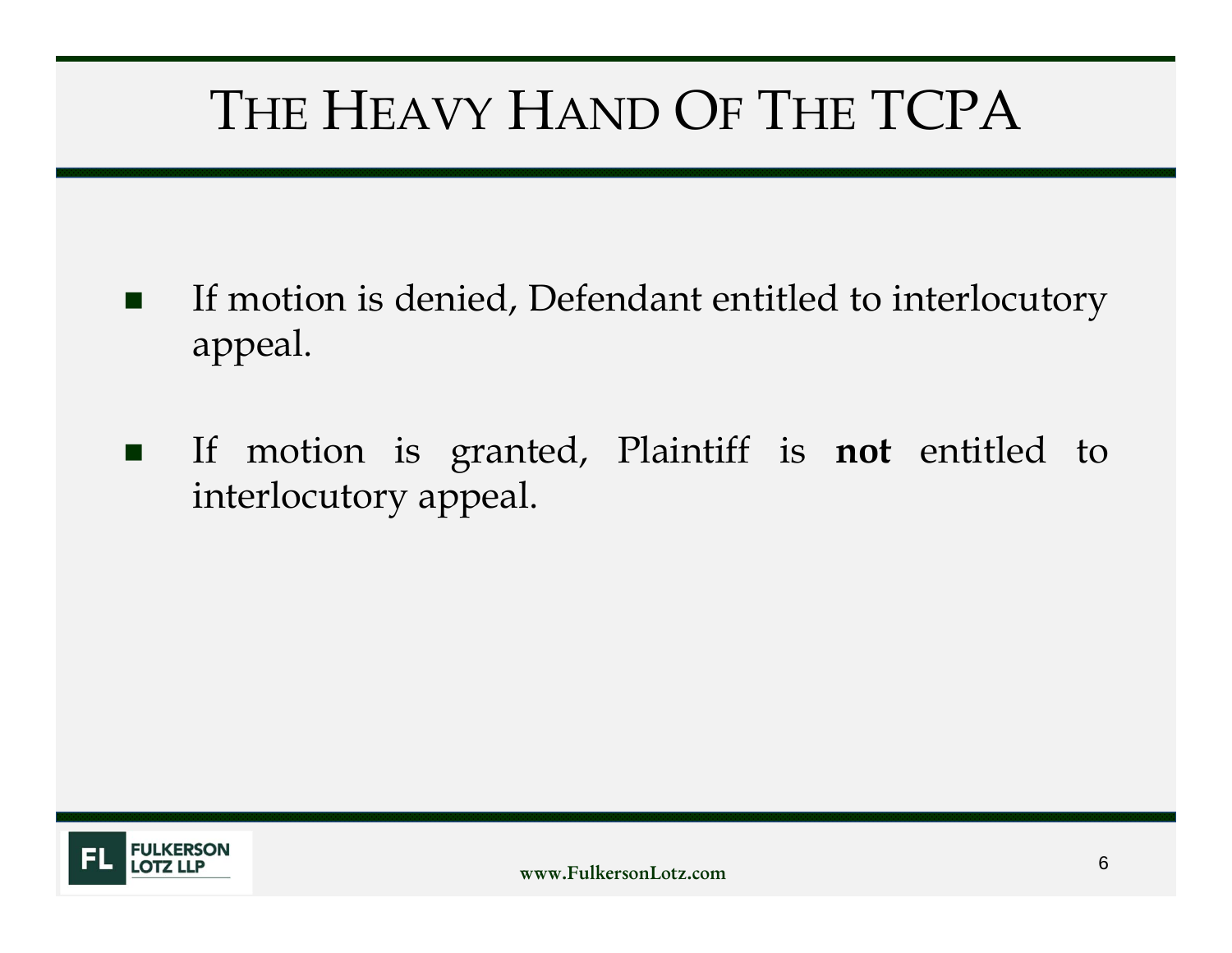#### × Dismissal is **with** prejudice.

*Rauhauser v. McGibney*, 508 S.W.3d 377, 380 (Tex. App.–Austin 2014, no pet.) (overruled on other grounds, 2017 WL 2839873, at \*6 (Tex. 2017)).

× TCPA motions are like counterclaims; the motion remains live even if case is non-suited.

*Duchouquette v. Prestigious Pets, LLC*, No. 05-16-01163-CV, 2017 WL 5109341, at \*3 (Tex. App.-Dallas Nov. 6, 2017, no pet.).

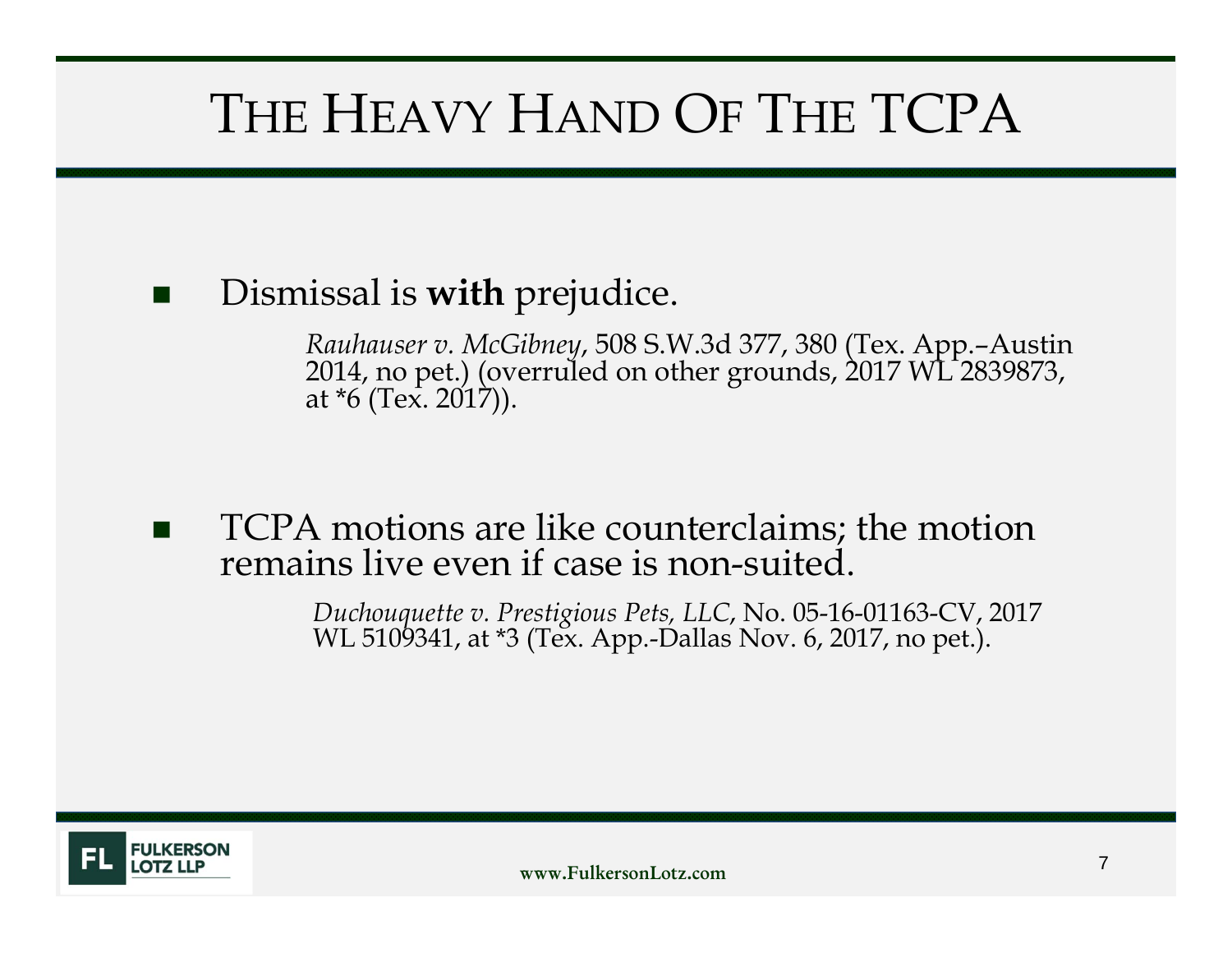August 10, 2014

#### Tim McGraw Slap Lawsuit Update: Country Singer And Fan **Make 'Resolution'**



The slap lawsuit filed by a disgruntled fan against Tom McGraw has been resolved.

https://www.inquisitr.com/1402563/tim-mcgraw-slap-lawsuit-update-country-singer-and-fan-make-resolution/

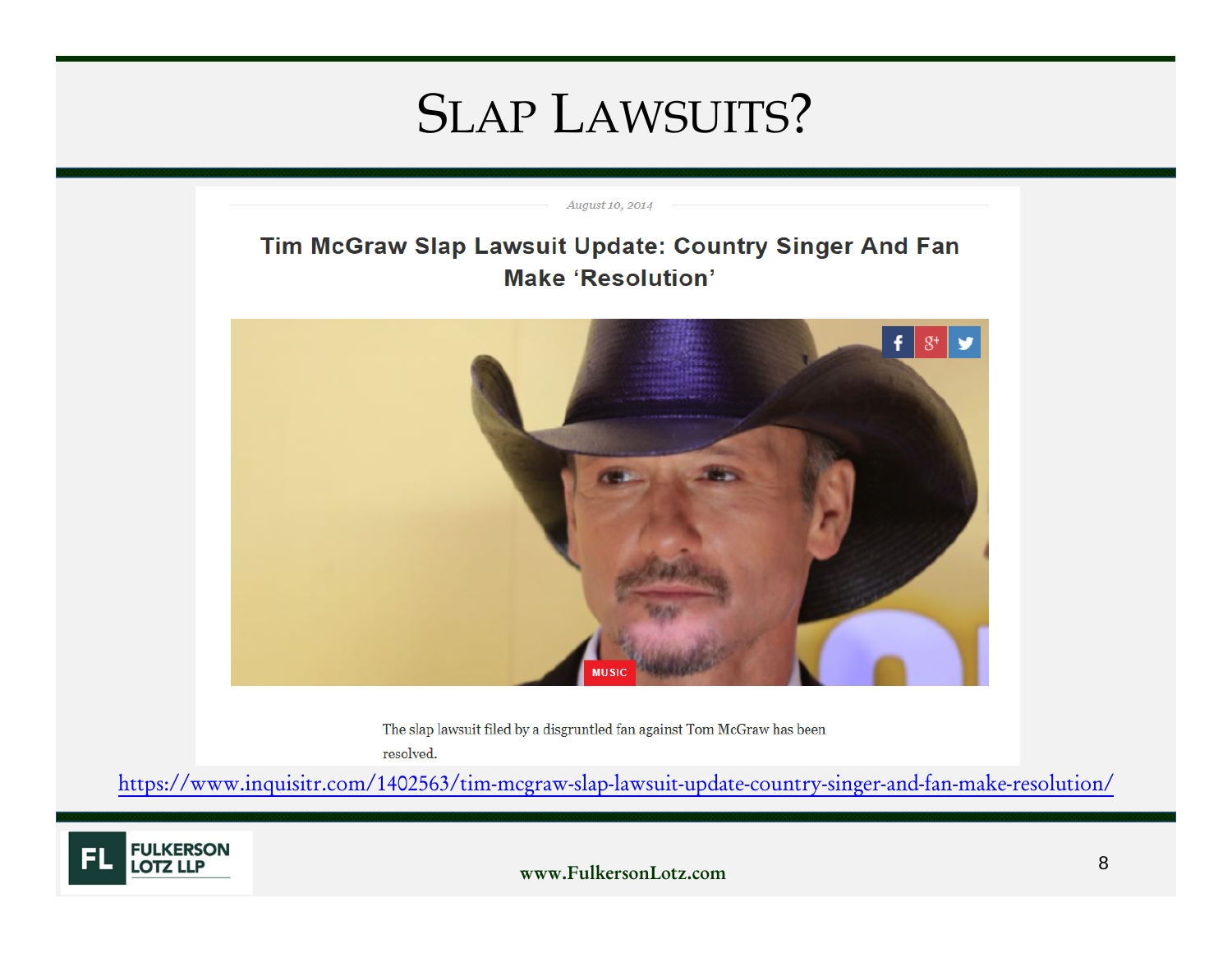#### Disney Settles Ass Slap Lawsuit with Good Luck Charlie Employee

27 December 2012 | by Karen Benardello | ShockYa



Disney has agreed to settle a lawsuit filed by fan Kellie Rodriguez, who alleged 'Good Luck Charlie' warm-up announcer Ron Pearson repeatedly slapped her on the ass during a taping of the show, TMZ is reporting. Rodriguez, an audience member at the Los Angeles taping on December 22, 2011, filed a lawsuit in January, saying the announcer also kissed her on the mouth in front of her two children. ABC Cable Networks reportedly paid Rodriguez between \$20-30,000 to drop the lawsuit against Perarson. The announcer didn't receive any major repercussions during the case, as he's still working on the sitcom, which stars Jason

Dolley, Bridgit Mendler and Bradley Steven Perry. [ Read More ]

The post Disney Settles Ass Slap Lawsuit with Good Luck Charlie Employee appeared first on Shockya.com.

http://www.imdb.com/news/ni43628852/

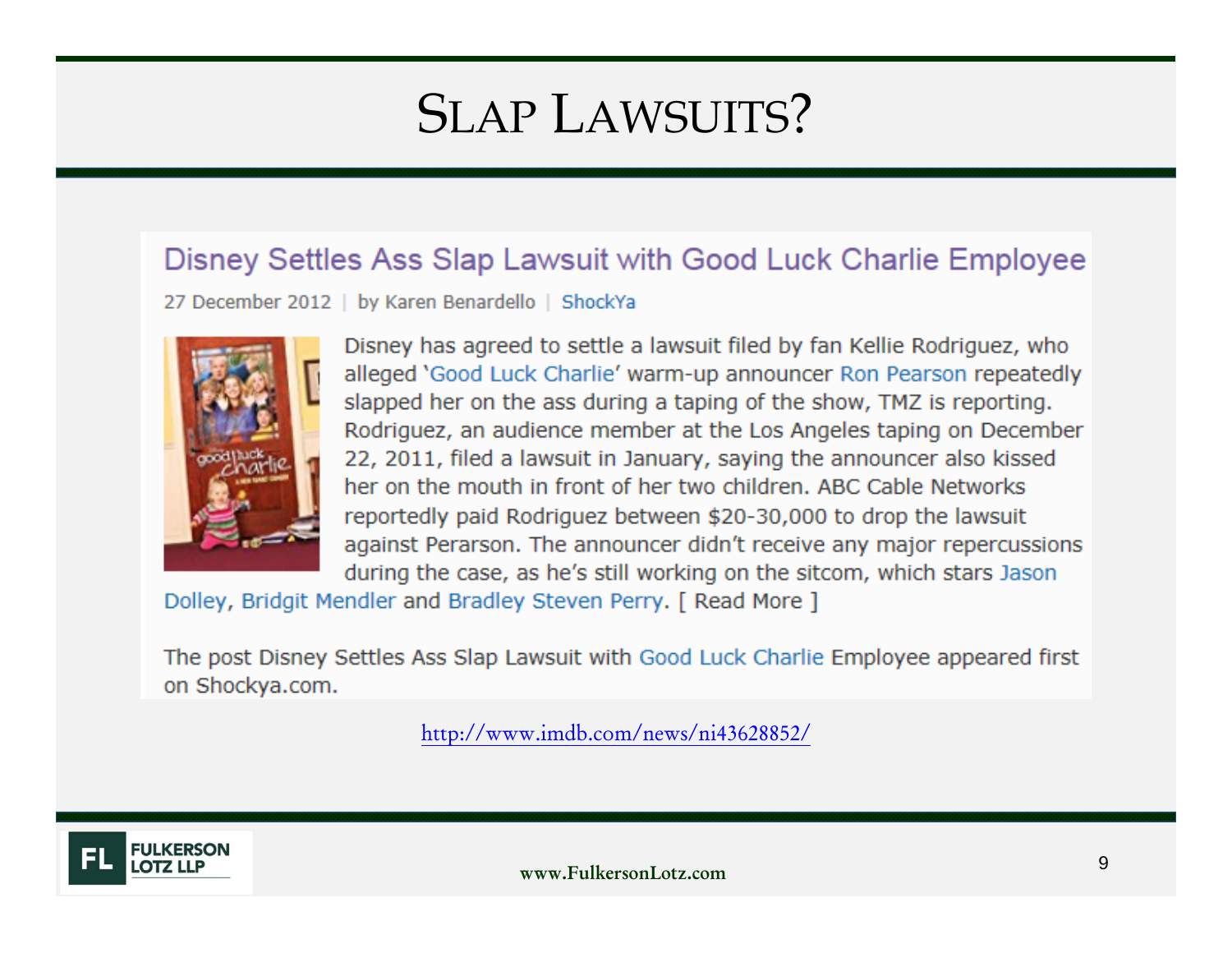#### Los Angeles Times | ARTICLE COLLECTIONS

← Back to Original Article

Metro Digest / Local News in Brief

#### Gabor, Police Officer Settle Suit, Lawyer Says

February 09, 1991

Zsa Zsa Gabor, sentenced last year to three days in jail for slapping a police officer, has reached an out-of-court settlement in a \$10-million lawsuit filed by the officer, his lawyer said Friday.

Attorney Richard Thomas would not reveal if any money was involved, but said of Beverly Hills Police Officer Paul Kramer: "My client is very satisfied with the settlement."

Gabor's publicist, Phil Paladino, said Gabor always proclaimed her innocence in the case.

Gabor was convicted of slapping Kramer, a motorcycle police officer who had stopped her while she was driving in Beverly Hills in June, 1989, because her Rolls-Royce had an outdated license tag.

Los Angeles Times Copyright 2018 Los Angeles Times

Index by Keyword | Index by Date | Privacy Policy | Terms of Service

http://articles.latimes.com/1991-02-09/local/me-525\_1\_police-officer

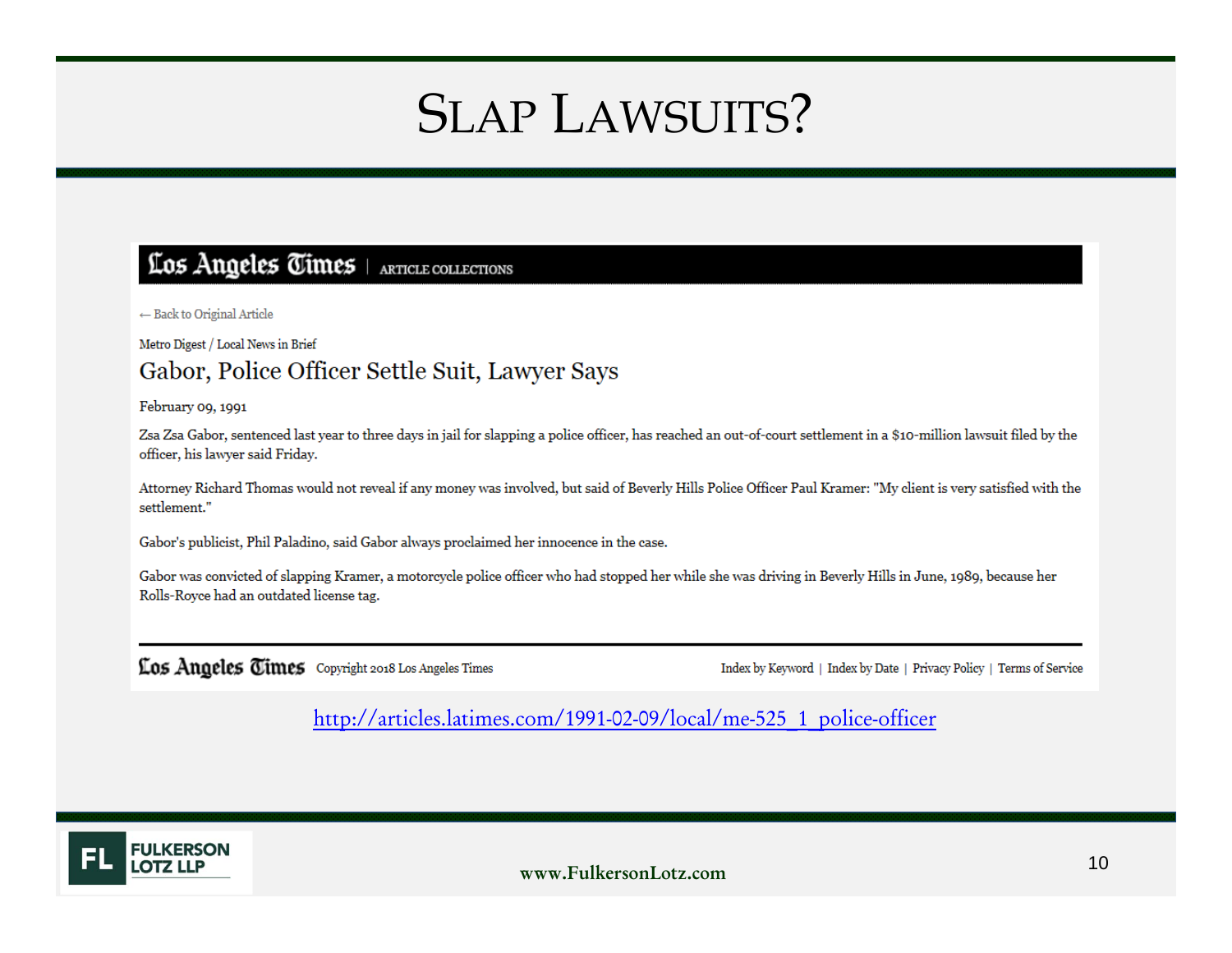Ahed Tamimi: Palestinian slap video teen gets eight months in plea deal



Is a slap terrorism?

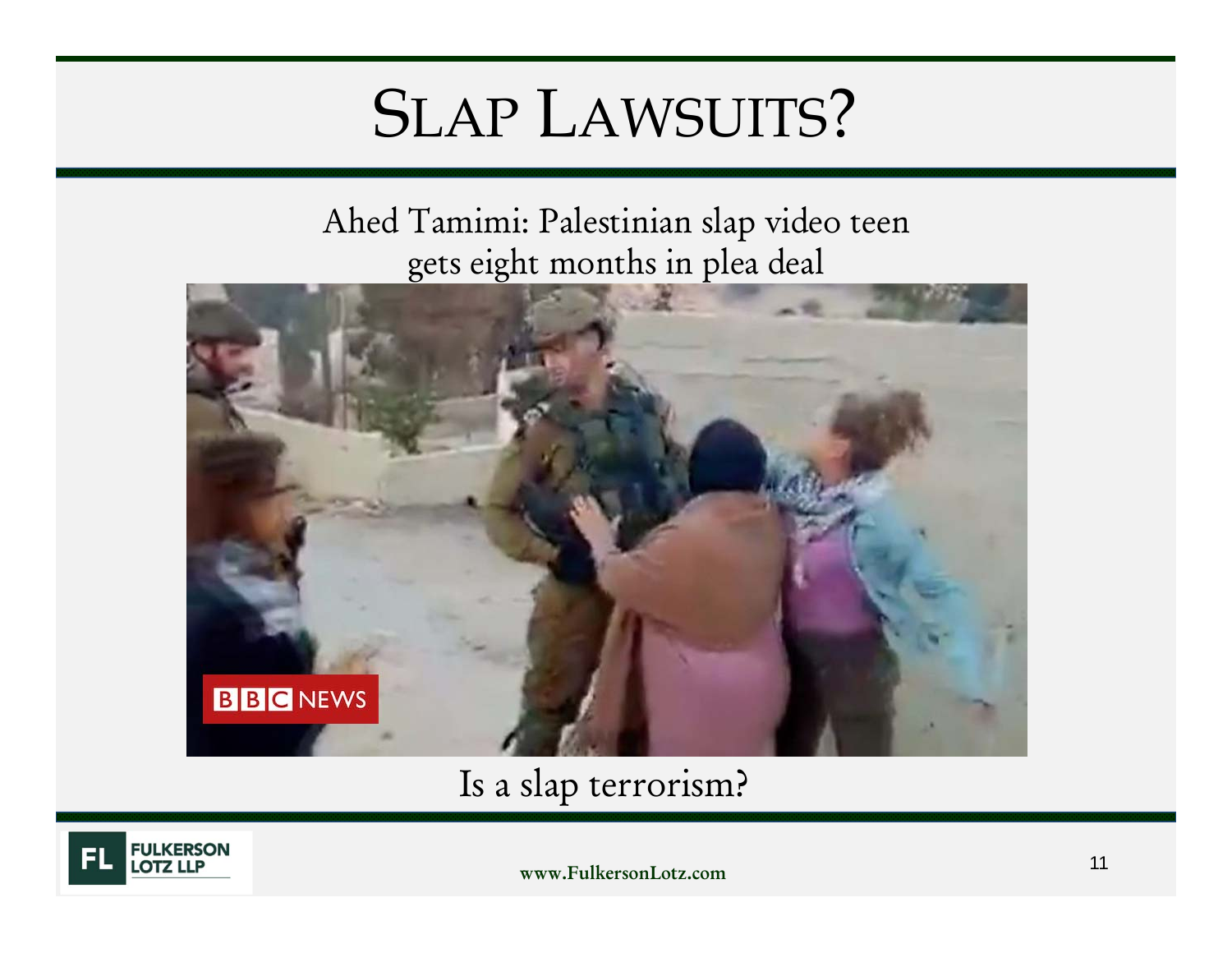- $\blacksquare$ Right to Free Speech
- $\blacksquare$ Right to Petition
- $\blacksquare$ Right of Association

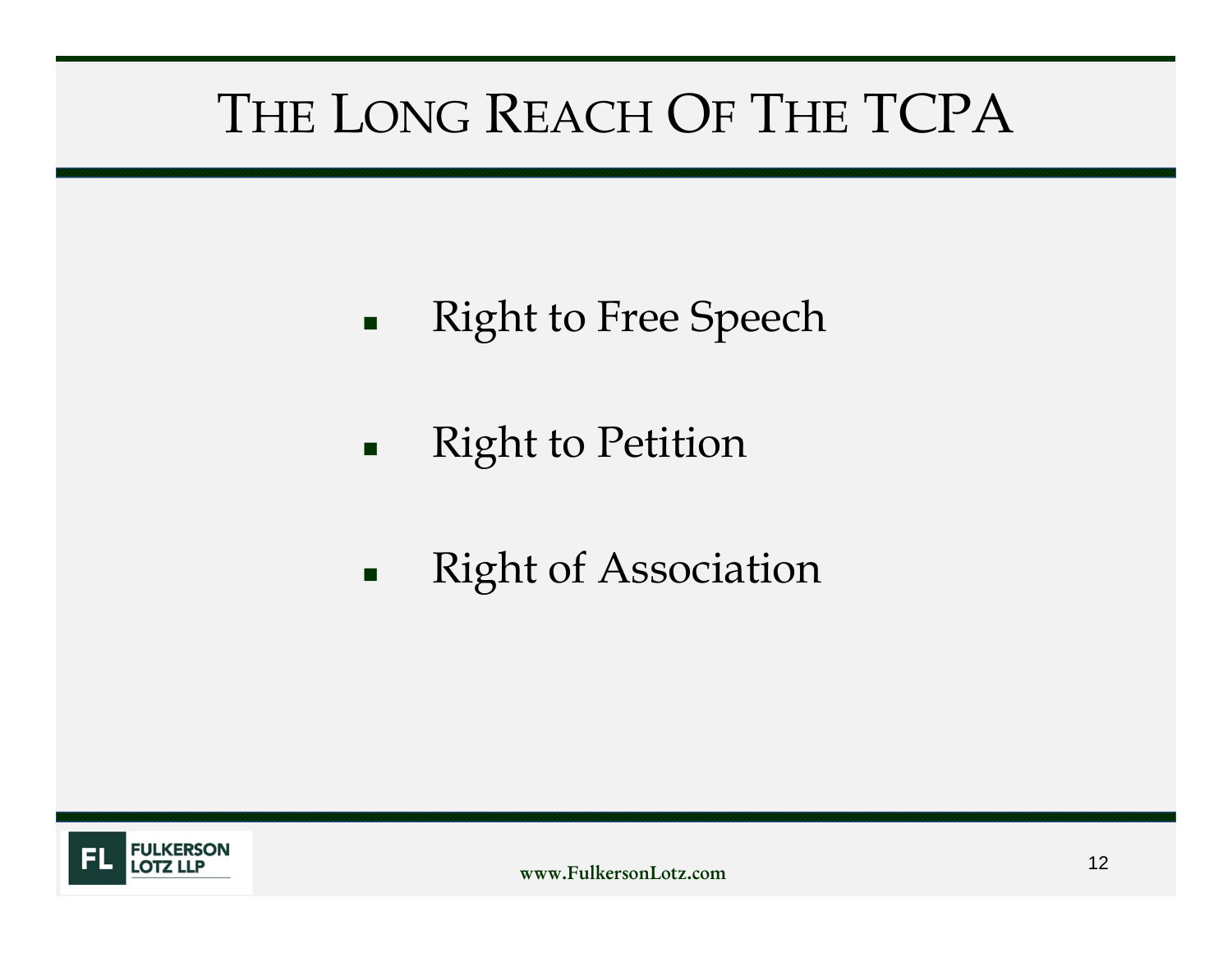# RIGHT TO FREE SPEECH

#### TEX.CIV.PRAC. & REM CODE 27.001(3):

"Exercise of the right of free speech" means <sup>a</sup> communication made in connection with <sup>a</sup> matter of public concern.

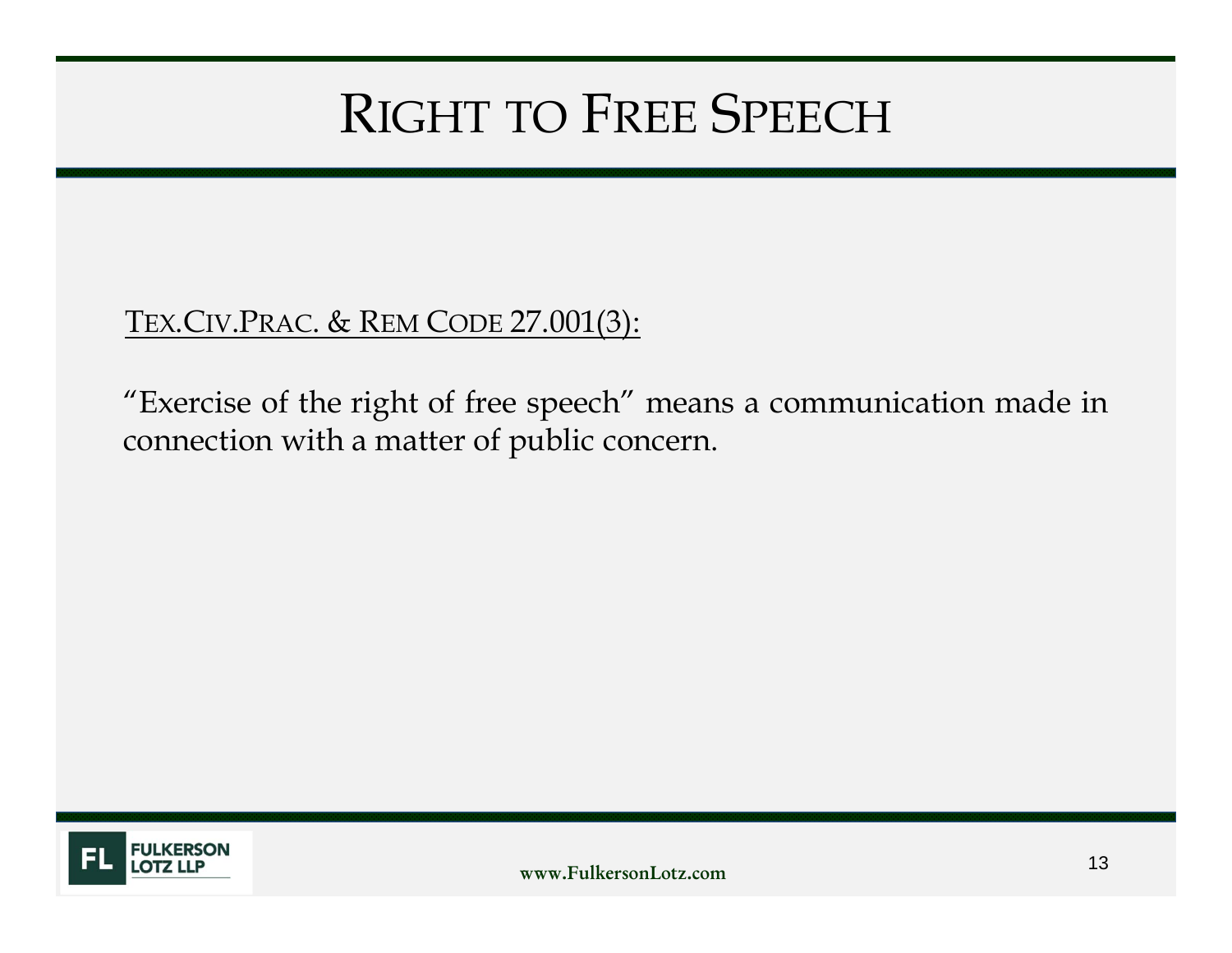# RIGHT TO FREE SPEECH

#### Intuitive meaning:

- $\blacksquare$ Suits retaliating against someone for speaking out.
- Exemplar causes of action:
	- Defamation
	- $\blacksquare$ Business Disparagement

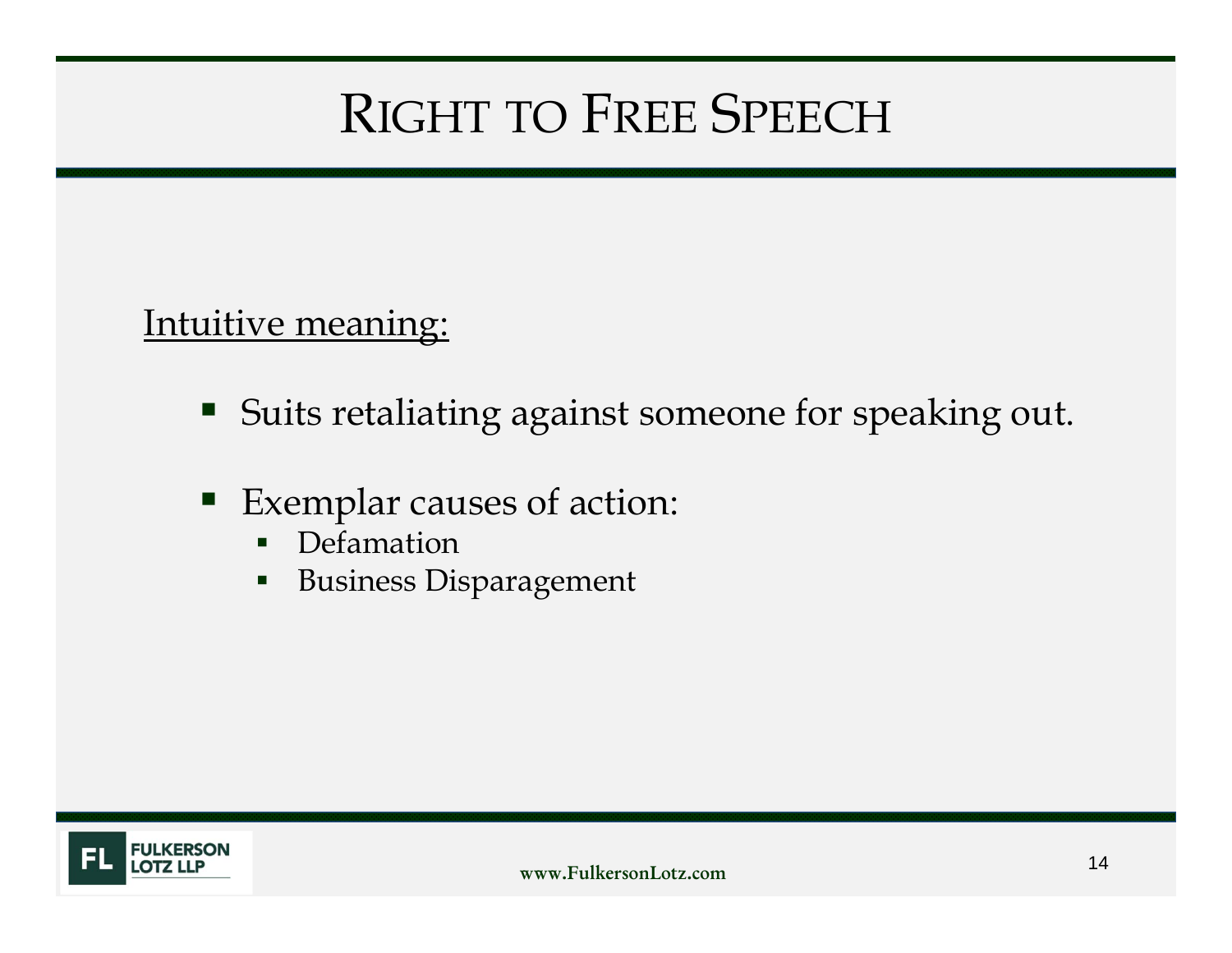## RIGHT TO ASSOCIATION

### TEX.CIV.PRAC. & REM. CODE 27.001(2):

"Exercise of the right of association" means <sup>a</sup> communication between individuals who join together to collectively express, promote, pursue, or defend common interests.

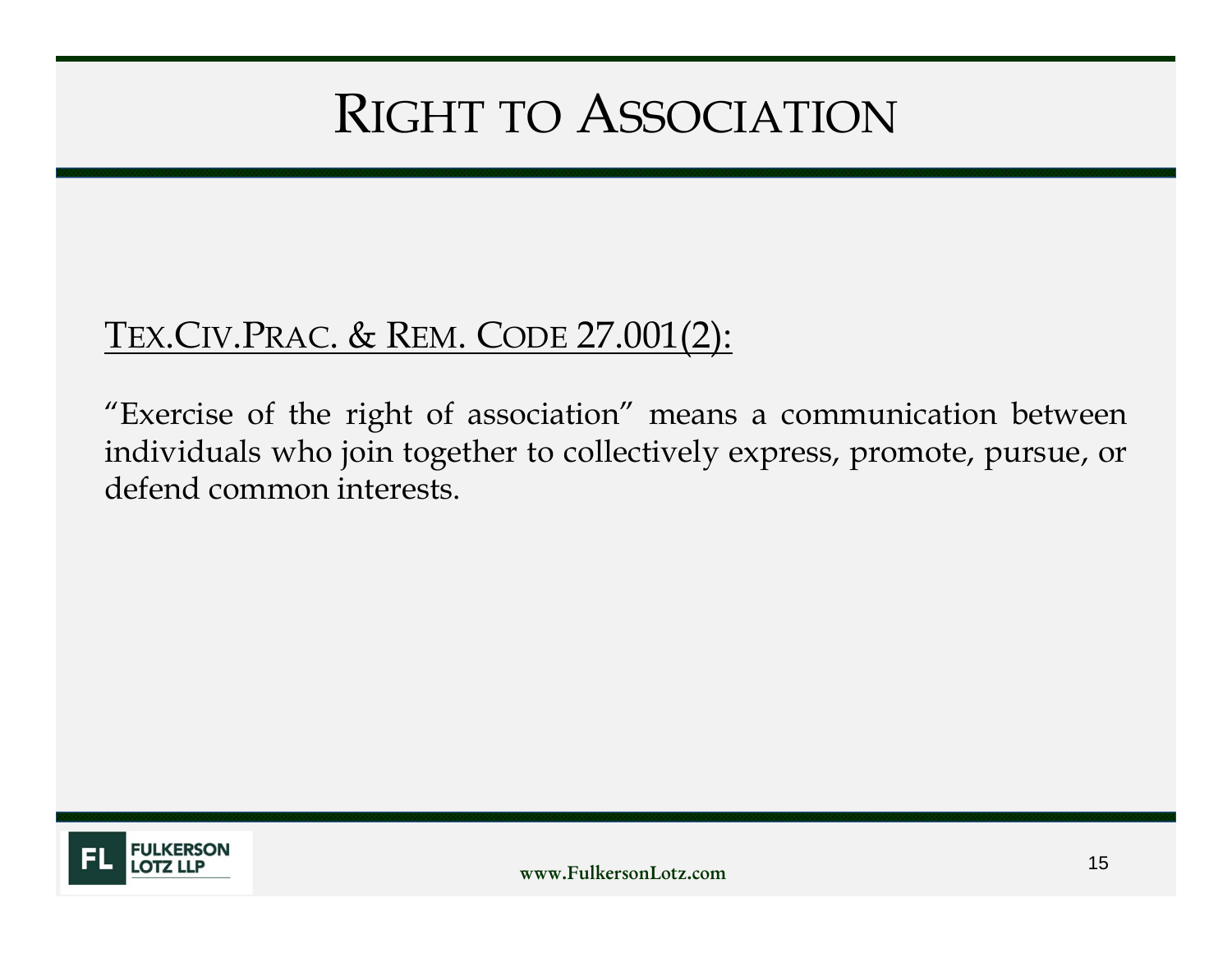# RIGHT TO ASSOCIATION

#### Intuitive meaning:

- Suits retaliating against someone for associating with <sup>a</sup> political party or social cause.
- Exemplar causes of action:
	- Injunctions against gatherings / meetings.
	- $\blacksquare$ Suits interfering with civic organizations.

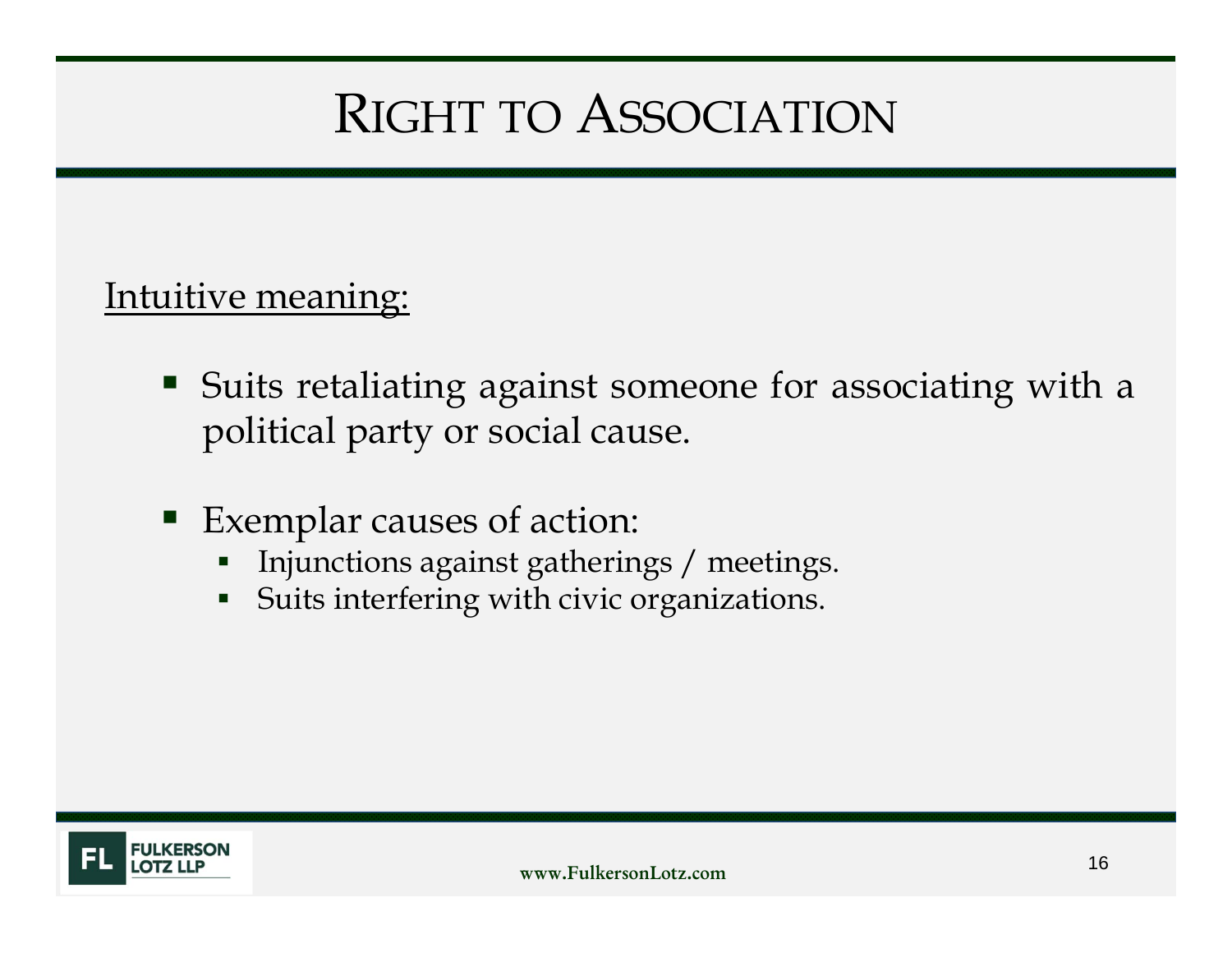# RIGHT TO PETITION

#### <u>Tex.Civ.Prac & Rem Code 27.001(4):</u>

- (4) "Exercise of the right to petition" means any of the following:
	- (A) a communication in or pertaining to:
		- (i) a judicial proceeding;

(ii) an official proceeding, other than a judicial proceeding, to administer the law;

(iii) an executive or other proceeding before a department of the state or federal government or a subdivision of the state or federal government;

- (iv) a legislative proceeding, including a proceeding of a legislative committee;
- (v) a proceeding before an entity that requires by rule that public notice be given before proceedings of that entity;

(vi) a proceeding in or before a managing board of an educational or eleemosynary institution supported directly or indirectly from public revenue;

- (vii) a proceeding of the governing body of any political subdivision of this state;
- (viii) a report of or debate and statements made in a proceeding described by Subparagraph (iii), (iv), (v), (vi), or (vii); or

(ix) a public meeting dealing with a public purpose, including statements and discussions at the meeting or other matters of public concern occurring at the meeting;

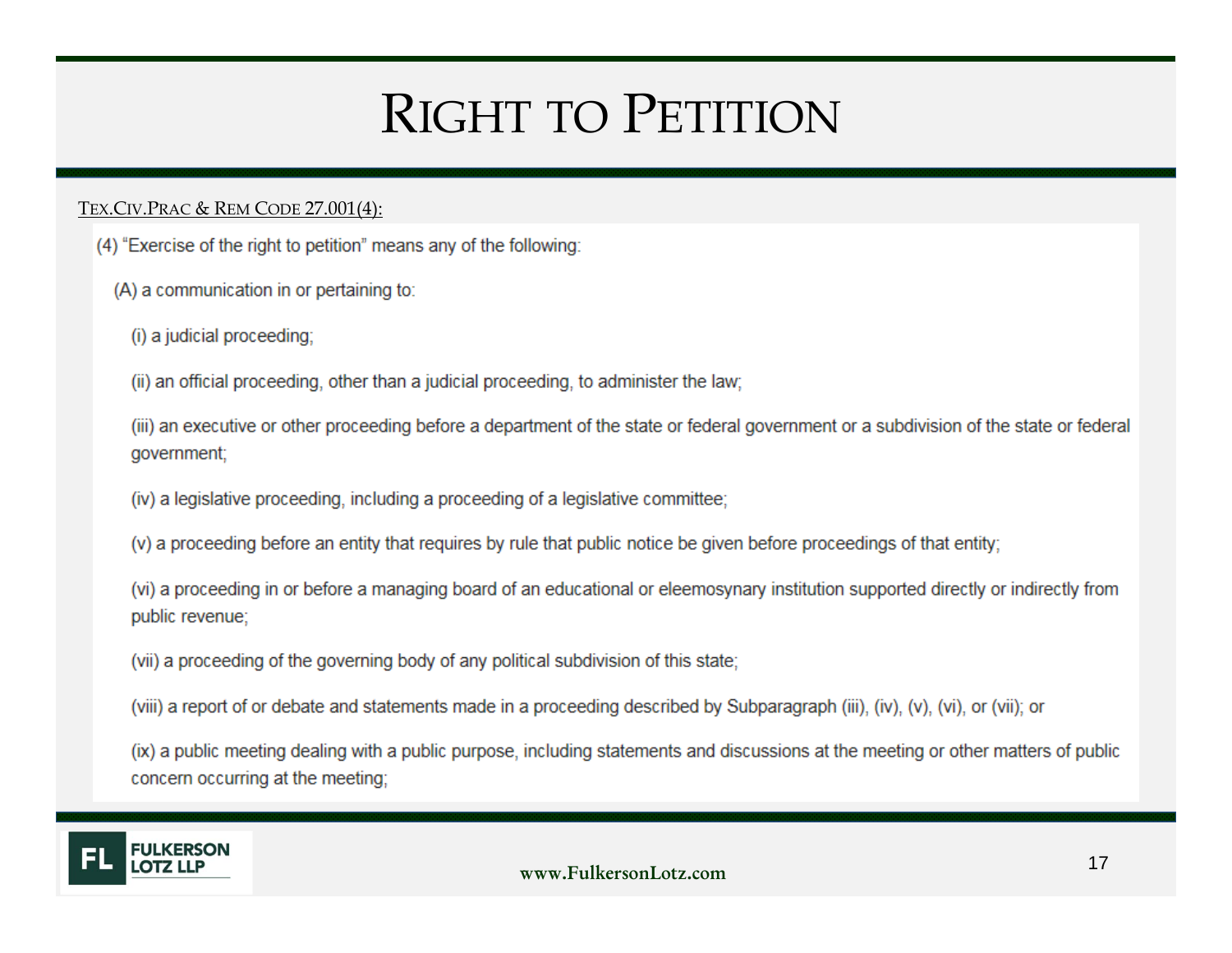# RIGHT TO PETITION

#### Intuitive meaning:

- Suits brought to retaliate against someone for participating in a public forum.
- Exemplar causes of action:
	- Malicious prosecution.
	- $\blacksquare$ Abuse of Process.
	- $\blacksquare$ Vexatious litigation.
	- $\blacksquare$ Antitrust based on petitioning government.

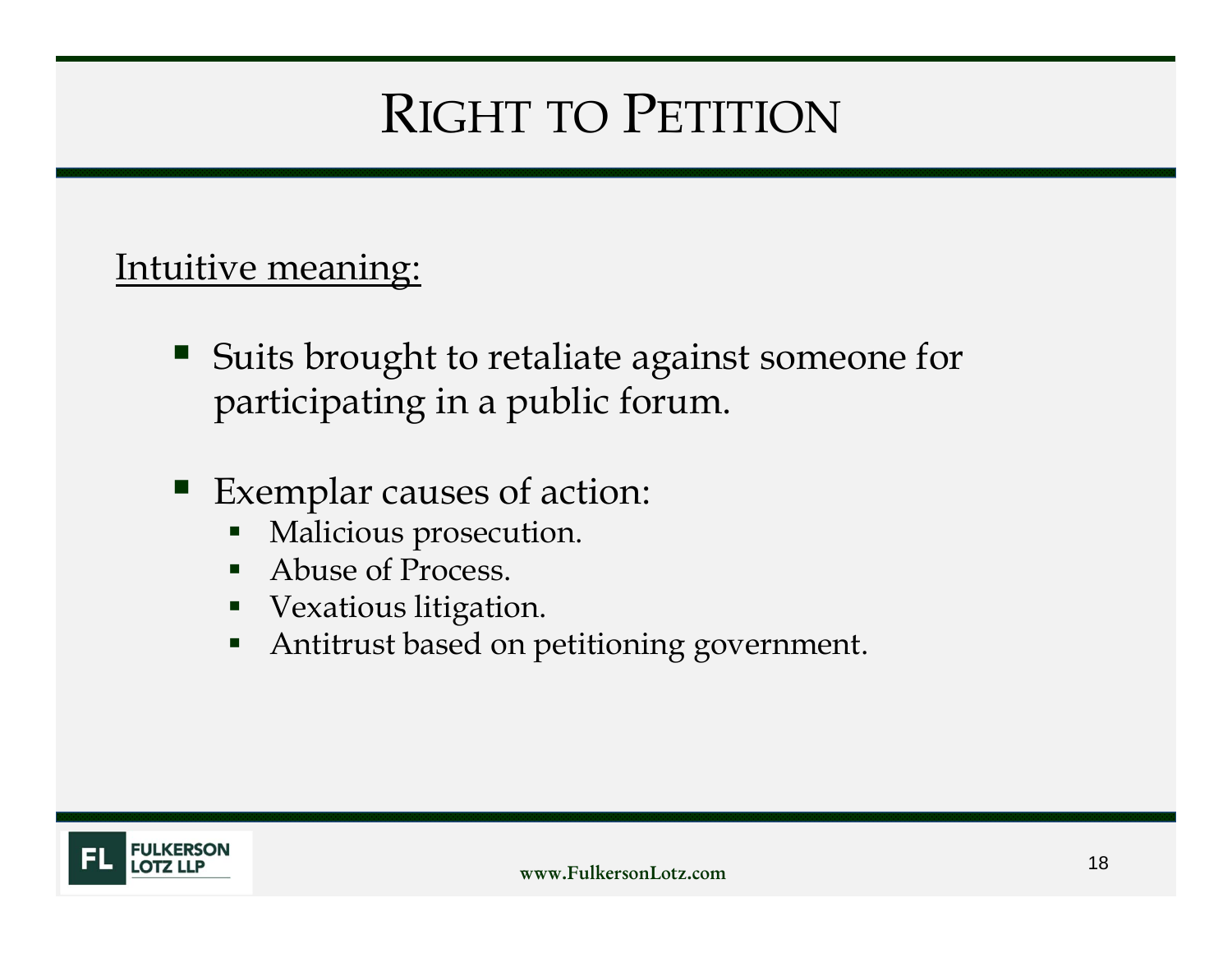- × *ExxonMobil Pipeline v. Coleman*, 512 S.W.3d 895 (Tex. 2017) (per curiam).
	- п Plaintiff was fired after internal investigation for failing to gauge a storage tank but reporting that he did.
	- $\blacksquare$  Plaintiff sues supervisors for defamation based on allegedly false statements made during course of internal investigation .
	- $\mathcal{L}_{\mathcal{A}}$  Statements were private, only between employees, had a tenuous connection to matter of public concern.

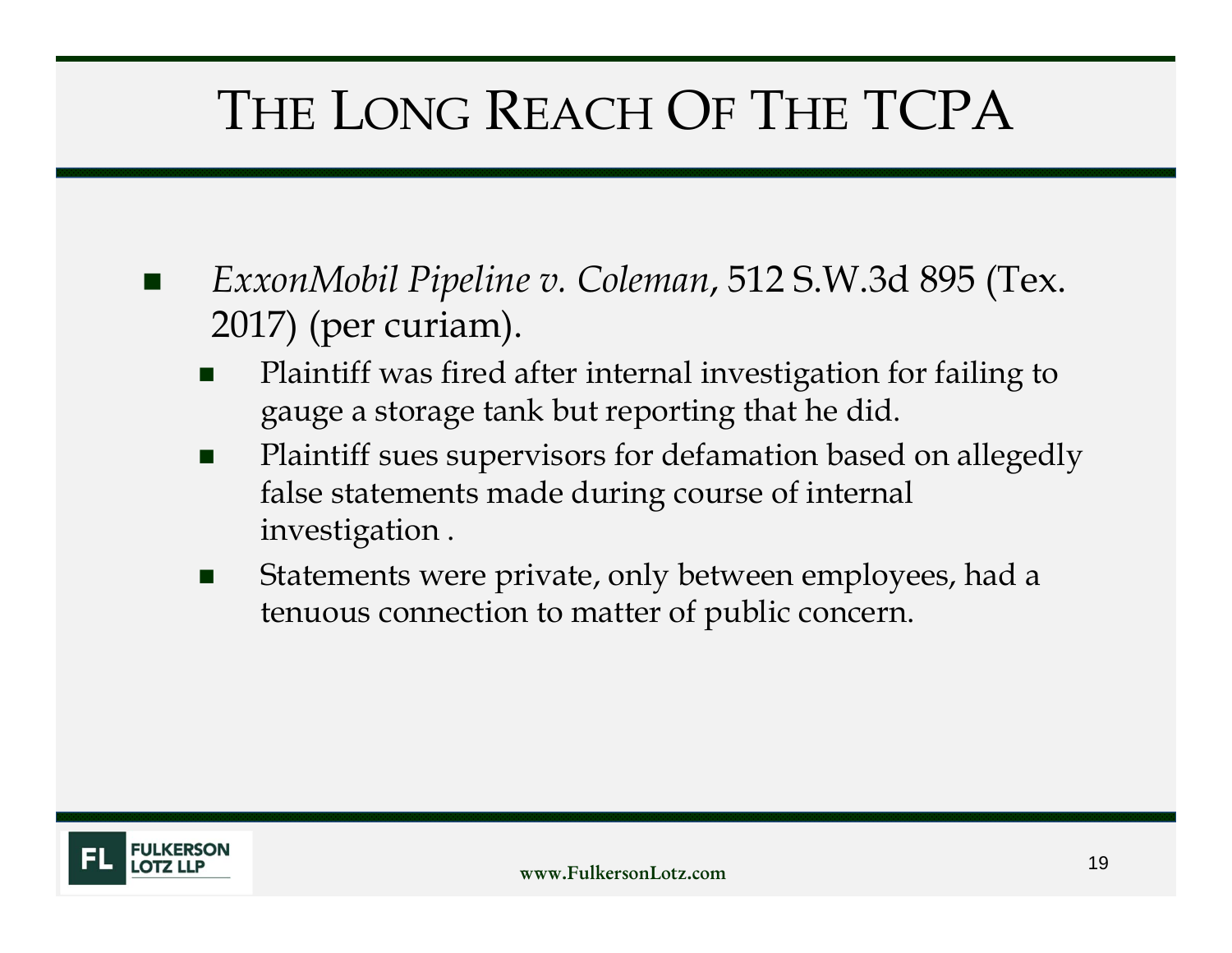- × **Issue**: How does first amendment jurisprudence apply to TCPA?
	- $\blacksquare$  Plaintiff: Statements were private, not related to matter of public concern, not related to constitutional rights which statute is designed to protect.
	- $\blacksquare$ Defendant: Nothing in text of TCPA contains those limits.

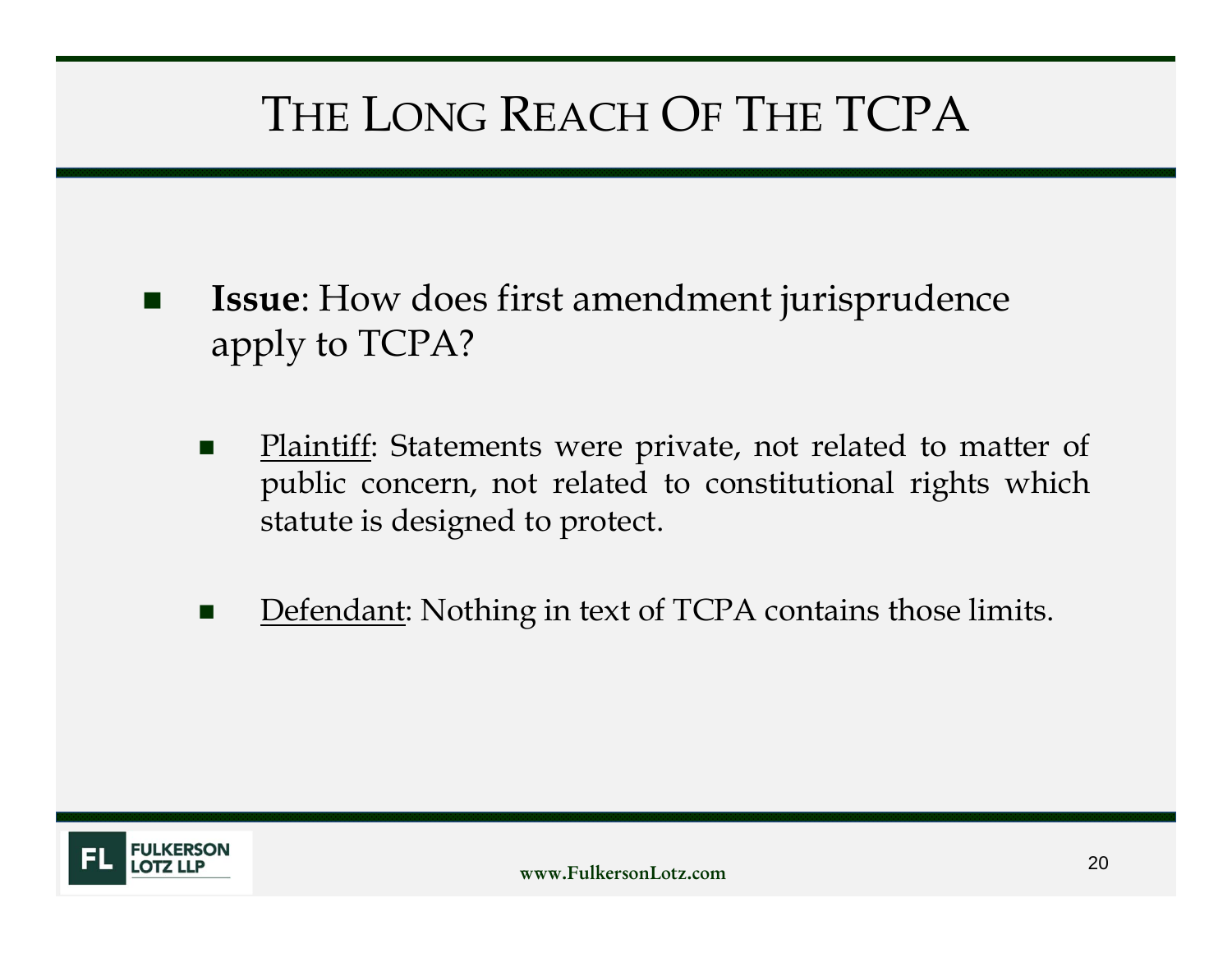- × **Texas Supreme Court Holding**: Scope of TCPA governed by plain text.
- *Cavin v. Abbott*, 03-16-00395-CV, 2017 WL 3044583, at \*11 (Tex. App.—Austin July 14, 2017, no pet.) (Pemberton, J.):

"More recently, in *ExxonMobil Pipeline Company v. Coleman*, the Texas Supreme Court confirmed that **we must apply <sup>a</sup> plain-meaning construction of the TCPA definitions**' **literal language**, **without regard to the TCPA's broader purposes or background jurisprudence**, **even when this results in <sup>a</sup> vastly expansive application of the** '**exercise of the right of free speech'** to reach <sup>a</sup> business's internal personnel matters having only an indirect relationship to the "matter[s] of public concern" made the basis for the motion."

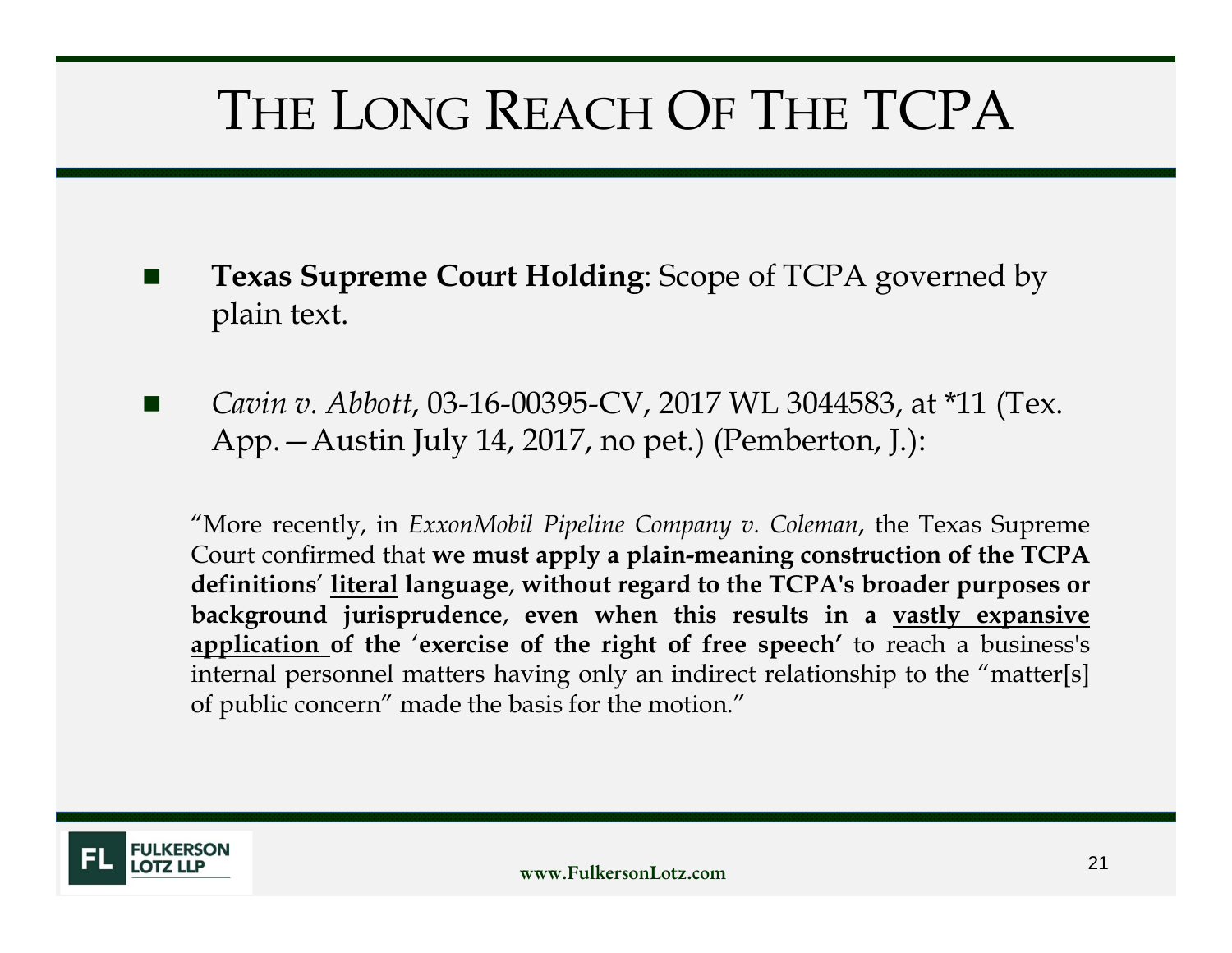# UNEXPECTED APPLICATIONS

### Right to Free Speech

- Breach of Non-Disclosure Agreement
- $\blacksquare$ Disclosure of Trade Secrets
- $\blacksquare$ Fraud

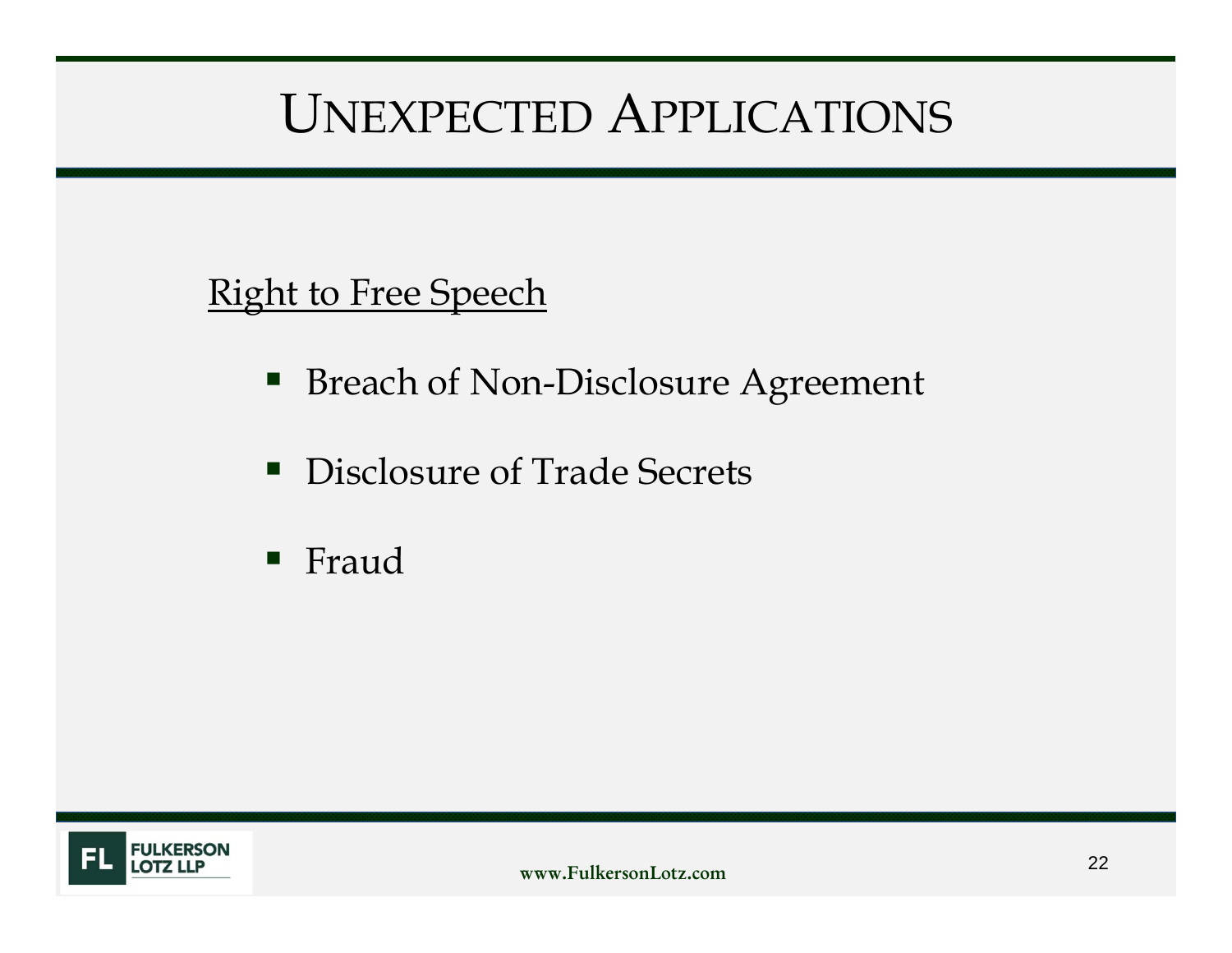# UNEXPECTED APPLICATIONS

### Right to Association

- Conspiracy Claims
- Non-Compete Injunctions
- $\blacksquare$ Breach of Contract Claims

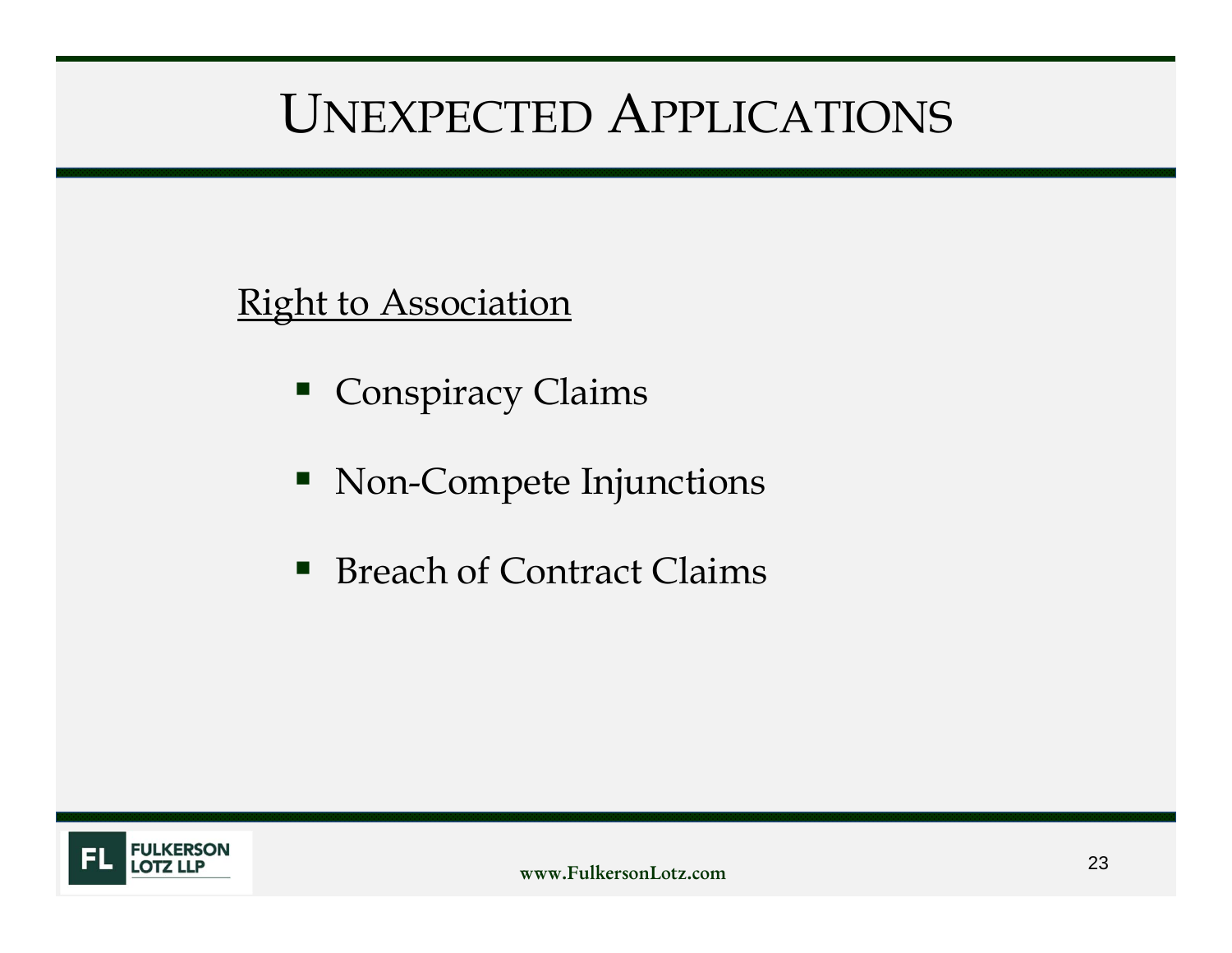# UNEXPECTED APPLICATIONS

### Right to Petition

- Filing fraudulent UCC-1
- Filing fraudulent lis pendens

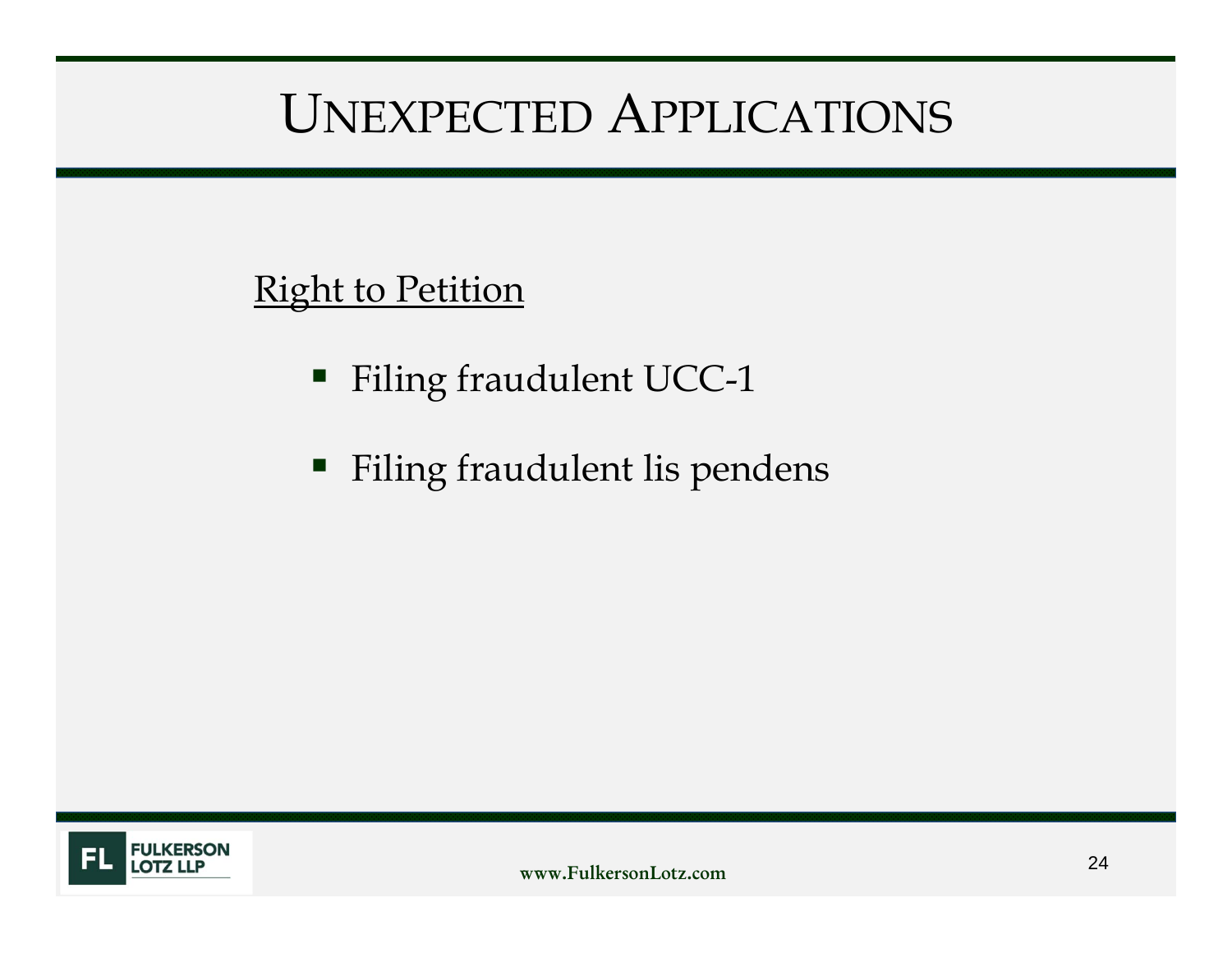# TCPA IS EXPANDING

#### Almost two dozen reversals or partial reversals of TCPA denials in <sup>2017</sup> alone:

- *Hersh v. Tatum*, 16-0096, <sup>2017</sup> WL <sup>2839873</sup> (Tex. June 30, 2017);
- *Bedford v. Darin Spassoff & <sup>6</sup> Tool, LLC*, No.16-0229, <sup>2017</sup> WL <sup>2492005</sup> (Tex. June 9, 2017);
- *ExxonMobil Pipeline Co. v. Coleman*, <sup>512</sup> S.W.3d <sup>895</sup> (Tex. 2017);
- *Camp v. Patterson*, 03-16-00733-CV, <sup>2017</sup> WL <sup>3378904</sup> (Tex. App.--Austin Aug. 3, 2017, no pet. h.);
- Mission Wrecker Serv., S.A., Inc. v. Assured Towing, Inc., 04-17-00006-CV, 2017 WL 3270358 (Tex. App.--San Antonio Aug. 2, 2017, no pet. h.);
- п *Glob. Tel\*link Corp. v. Securus Techs., Inc.*, 05-16-01224-CV, <sup>2017</sup> WL <sup>3275921</sup> (Tex. App.-- Dallas July 31, 2017, no pet. h.);
- *Moricz v. Long*, 06-17-00011-CV, <sup>2017</sup> WL <sup>3081512</sup> (Tex. App.--Texarkana July 20, 2017, no pet. h.);
- п *Cavin v. Abbott*, 03-16-00395-CV, <sup>2017</sup> WL <sup>3044583</sup> (Tex. App.--Austin July 14, 2017, no pet. h.);
- п *Dorfman v. Proactive Inv. et al.,* 05-16-01286-CV, <sup>2017</sup> WL <sup>2953058</sup> (Tex. App.--Dallas July 11, 2017, no pet. h.);
- . *Elite Auto Body LLC v. Autocraft Bodywerks, Inc.,* <sup>520</sup> S.W.3d <sup>191</sup> (Tex. App.--Austin 2017, no pet. h.);
- п *Elliott v. S&S Emergency Training Sols., Inc.,* No. 05-16-01373-CV, <sup>2017</sup> WL <sup>2118787</sup> (Tex. App.--Dallas May 16, 2017, no pet. h.);
- Long Canyon Phase II & III Homeowners Ass'n, Inc. v. Cashion, 517 S.W.3d 212 (Tex. App.-Austin 2017, no pet.);
- *Quintanilla v. West,* No. 04-1600533-CV, <sup>2017</sup> WL 1684832, at \*12 (Tex. App.--San Antonio Apr. 26, 2017, no pet. h.);
- *Mem'l Hermann Health Sys. v. Khalil*, 01-16-00512-CV, <sup>2017</sup> WL <sup>3389645</sup> (Tex. App.--Houston [1st Dist.] Aug. 8, 2017, no pet. h.);
- *Urban Eng'g v. Salinas Constr. Techs., Ltd.*, No. 13-16-00451-CV, <sup>2017</sup> WL <sup>2289029</sup> (Tex. App.--Corpus Christi May 25, 2017, no pet. h.);
- *MacFarland v. Le-Vel Brands LLC*, No. 05-1600672-CV, <sup>2017</sup> WL <sup>1089684</sup> (Tex. App.--Dallas Mar. 23, 2017, no pet. h.);
- *Trevino v. Cantu*, No. 13-16-00109-CV, <sup>2017</sup> WL <sup>1056404</sup> (Tex. App.--Corpus Christi Feb. 2, 2017, no pet. h.);
- *Serafine v. Blunt*, No. 03-16-00131-CV, <sup>2017</sup> WL <sup>2224528</sup> (Tex. App.--Austin May 19, 2017, no pet. h.);
- *Spencer v. Overpeck*, No. 04-16-00565-CV, <sup>2017</sup> WL <sup>993093</sup> (Tex. App.--San Antonio Mar. 15, 2017, pet. filed);
- *Schofield v. Gerda*, No. 02-15-00326-CV, <sup>2017</sup> WL <sup>2180708</sup> (Tex. App.--Fort Worth May 18, 2017, no pet. h.);
- *Cox Media Group, LLC v. Joselevitz*, 14-16-00333-CV, <sup>2017</sup> WL <sup>1086572</sup> (Tex. App.--Houston [14th Dist.] Mar. 21, 2017, no pet. h.)

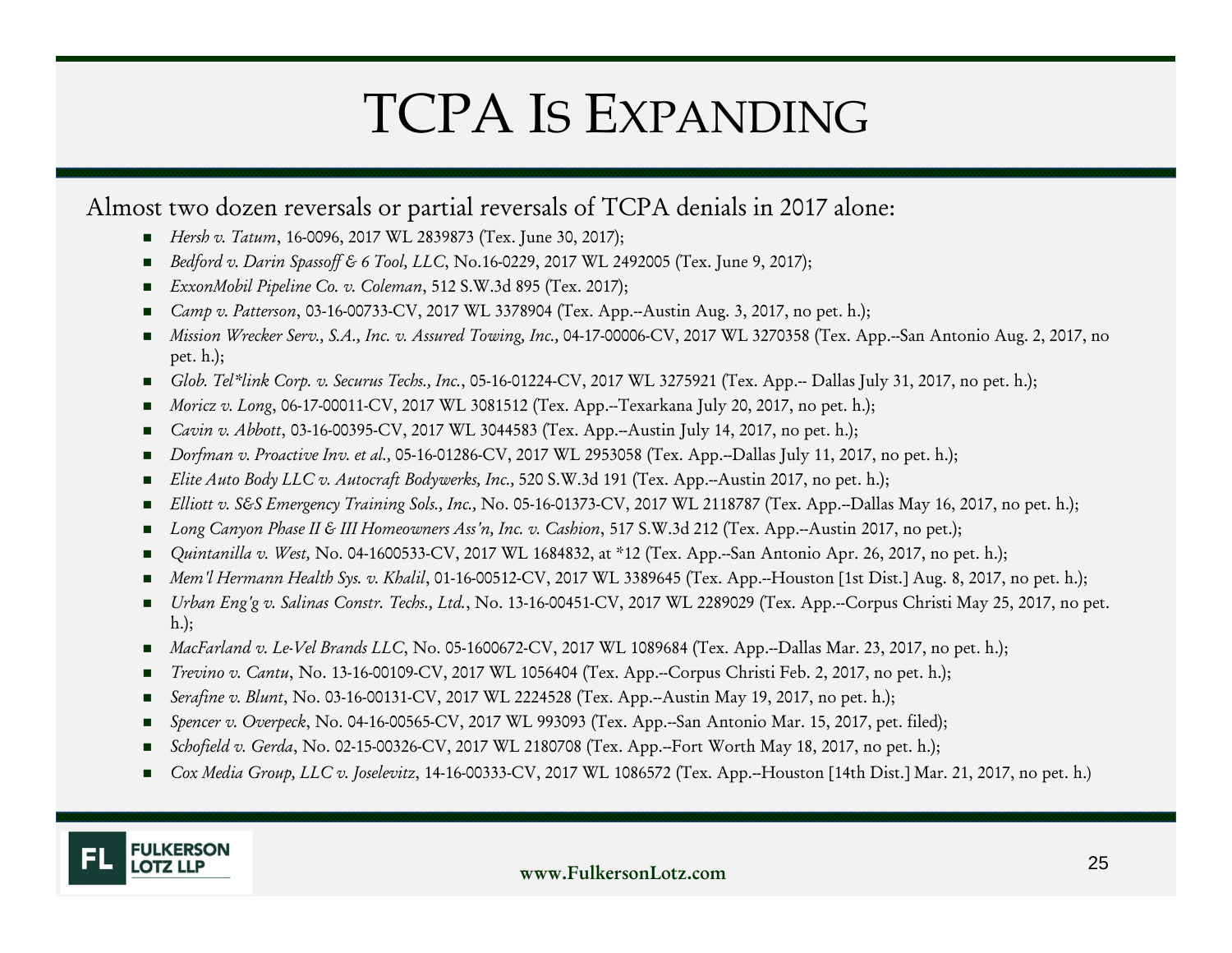# TCPA IS EXPANDING

*Elite AutoBody LLC v. Autocraft Bodywerks, Inc.*, 520 S.W.3d 191 (Tex. App.—Austin 2017)

- г In October 2014, Plaintiff (auto repair shop) sued Defendant (competitor) based on wrongfully obtaining confidential information from ex-employee. Claims include theft of trade secrets, unfair competition, breach of fiduciary duty, and conspiracy.
- $\blacksquare$  Defendant moves to dismiss under TCPA arguing that this implicates "right of association" (conspiring to steal secrets) and "right to free speech" (actual disclosure of secrets).
- ш Trial court denied motion.
- г In January 2015, Defendant files interlocutory appeal.
- ш May 2017, Austin Court of Appeals: "This case illustrates that the Texas Citizens Participation Act . . . can potentially be invoked successfully to defend against claims seeking to remedy alleged misappropriation or misuse of <sup>a</sup> business's trade secrets or confidential information."
- ш Affirmed in part, reversed and rendered in part, and remanded for an award of fees and sanctions.

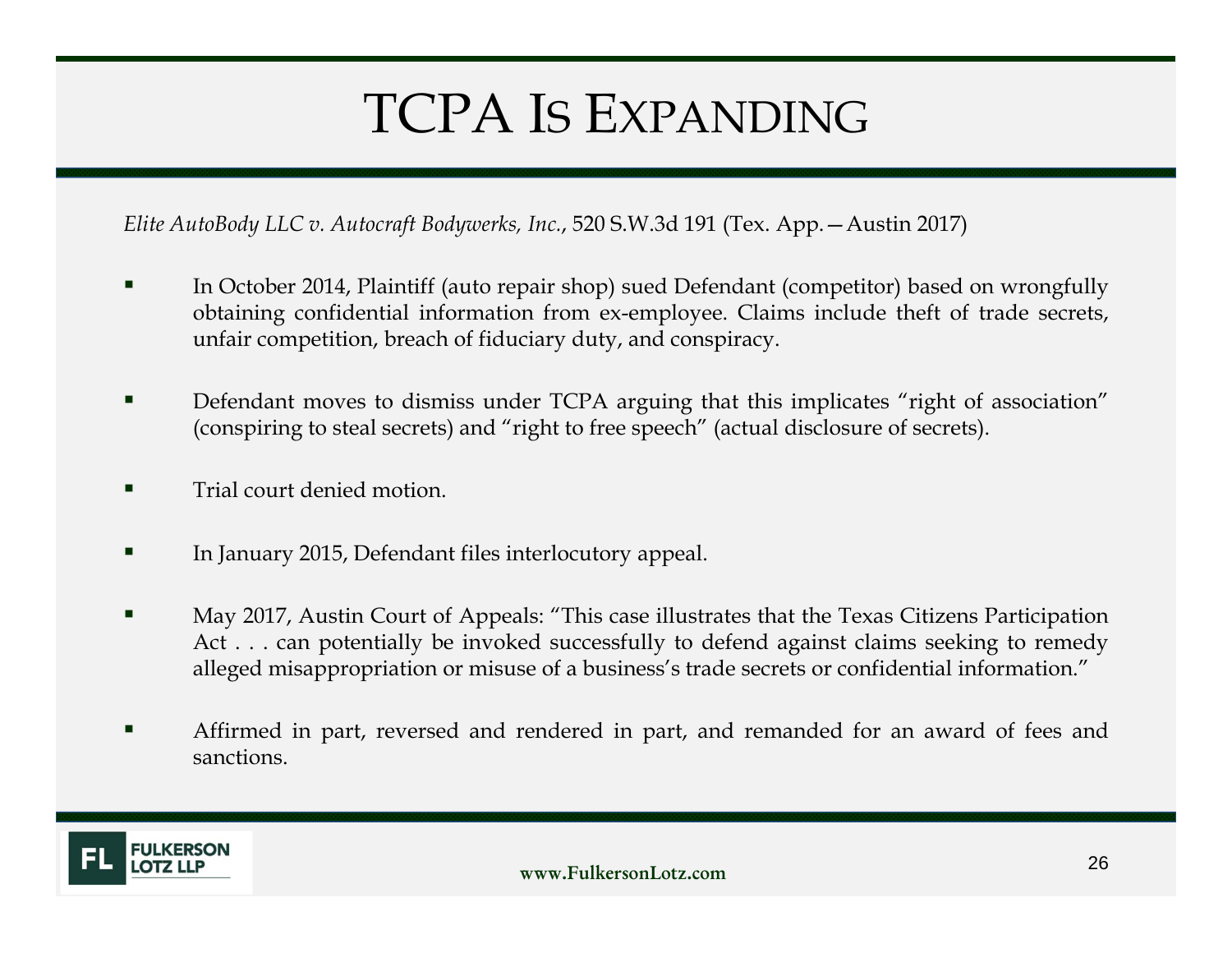# TCPA IS EXPANDING

*Serafine v. Blunt*, 466 S.W.3d 352 (Tex. App.—Austin 2017, no pet.)

- п Property dispute over boundary line and drainage ditch. Plaintiff files claims for trespass, nuisance, negligence, and fraud by non-disclosure. Defendant files <sup>a</sup> counterclaim under TCPRC <sup>12</sup> alleging Plaintiff fraudulently filed <sup>a</sup> lis pendens in Travis County Real Property Records.
- г Plaintiff moved to dismiss counterclaim under TCPA arguing it is based on Plaintiff's "right to petition".
- г Trial court denied the motion.
- п Plaintiff files interlocutory appeal.
- г Court of Appeals agrees TCPA applies to claim for filing fraudulent lis pendens under "right to petition" theory.
- ш Court of Appeals finds insufficient evidence of one element (*i.e.*, knowledge of the lien's invalidity).
- г Affirmed in part, reversed in part, and remanded for an award of fees and sanctions.

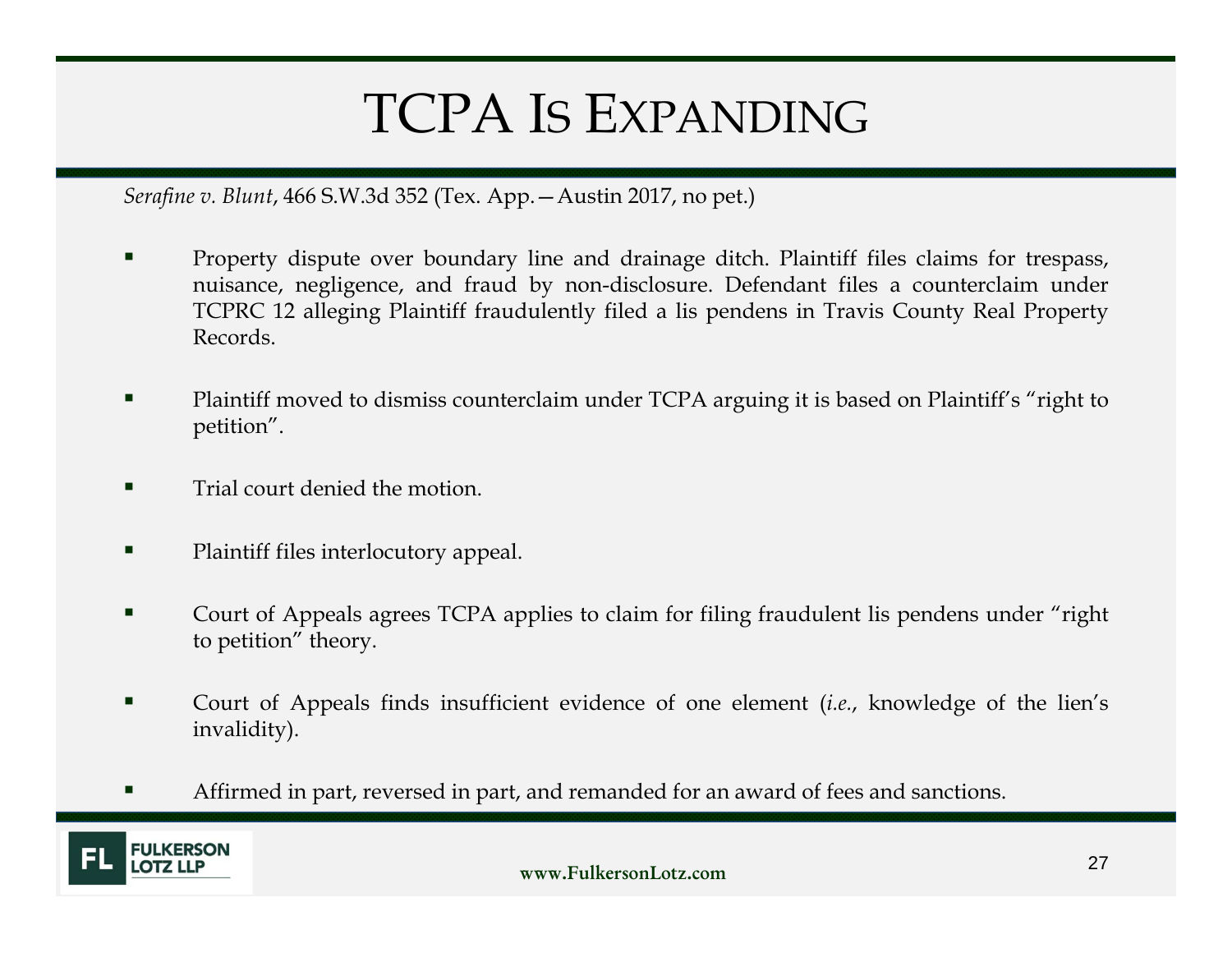# AVOIDING THE TCPA

#### × TEX.CIV.PRAC. & REM. CODE 27.010 ("EXEMPTIONS"):

- П *Commercial Exemption:* TCPA "does not apply to <sup>a</sup> legal action brought against <sup>a</sup> person primarily engaged in the business of selling or leasing goods or services, if the statement or conduct arises out of the sale or lease of goods, services, or an insurance product, insurance services, or <sup>a</sup> commercial transaction in which the intended audience is an actual or potential buyer or customer."
- $\blacksquare$  *Personal Injury Exemption*: TCPA "does not apply to <sup>a</sup> legal action seeking recovery for bodily injury, wrongful death, or survival or to statements made regarding that legal action."
- П *Insurance Code Exemption:* TCPA "does not apply to <sup>a</sup> legal action brought under the Insurance Code or arising out of an insurance contract."

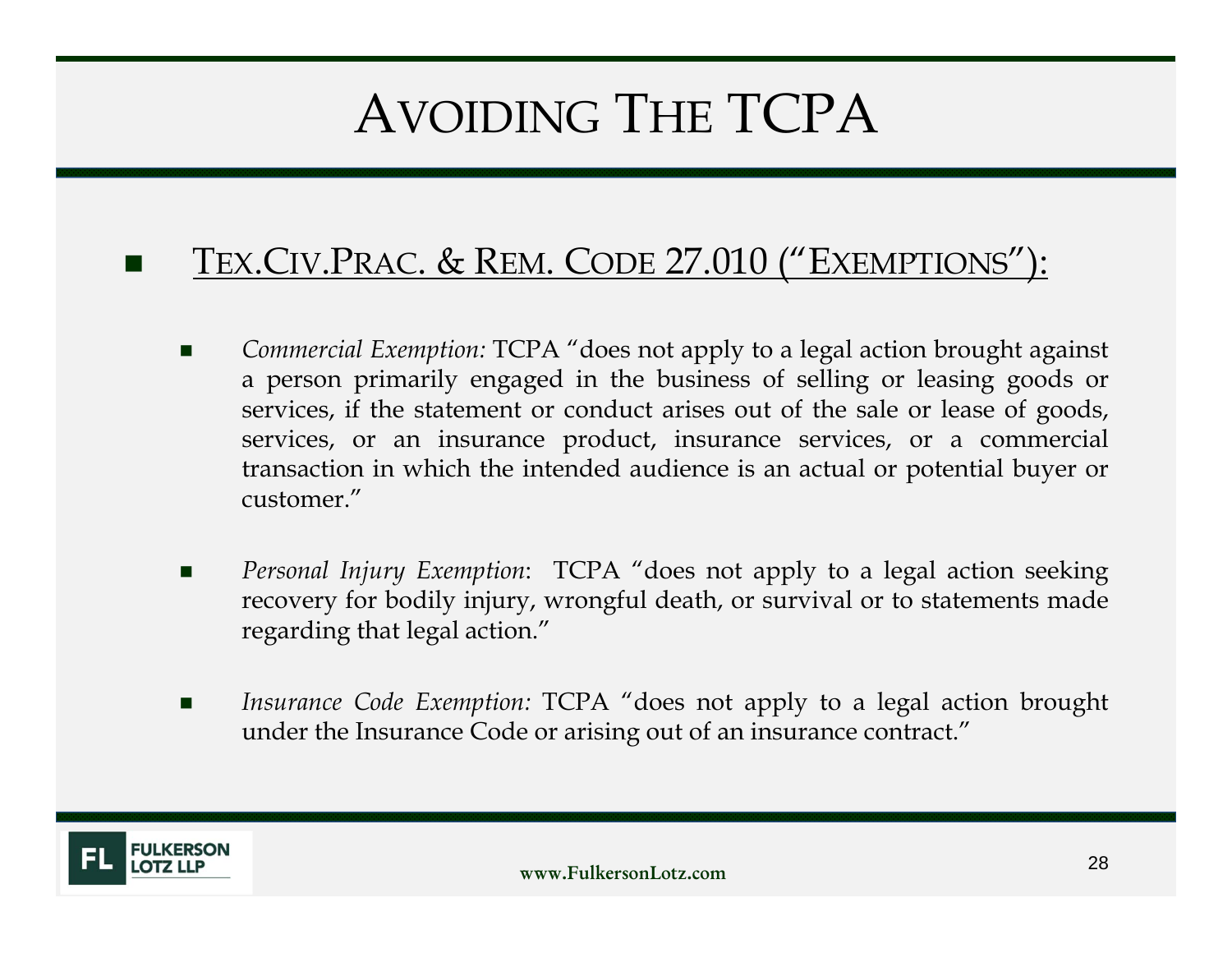# FIGHTING BACK

#### × TEX. CIV. PRAC. & REM. CODE 27.009(b):

- Г "If the court finds that a motion to dismiss filed under this chapter is frivolous or solely intended to delay, the court may award court costs and reasonable attorney's fees to the responding party."
- *Miller v. Talley Dunn Gallery, LLC,* No. 05-15-00444-CV, 2016 WL 836775, at \*16 (Tex. App.—Dallas Mar. 3, 2016, no pet.):
	- "[T]he trial court did not sanction Miller under chapter 10 of the civil practice and remedies code or pursuan<sup>t</sup> to rule of civil procedure 215. Rather, it awarded appellees attorney's fees and costs after determining Miller's motion to dismiss pursuan<sup>t</sup> to the **TCPA** was frivolous within the meaning of section 27.009(b). The statute requires no further findings."

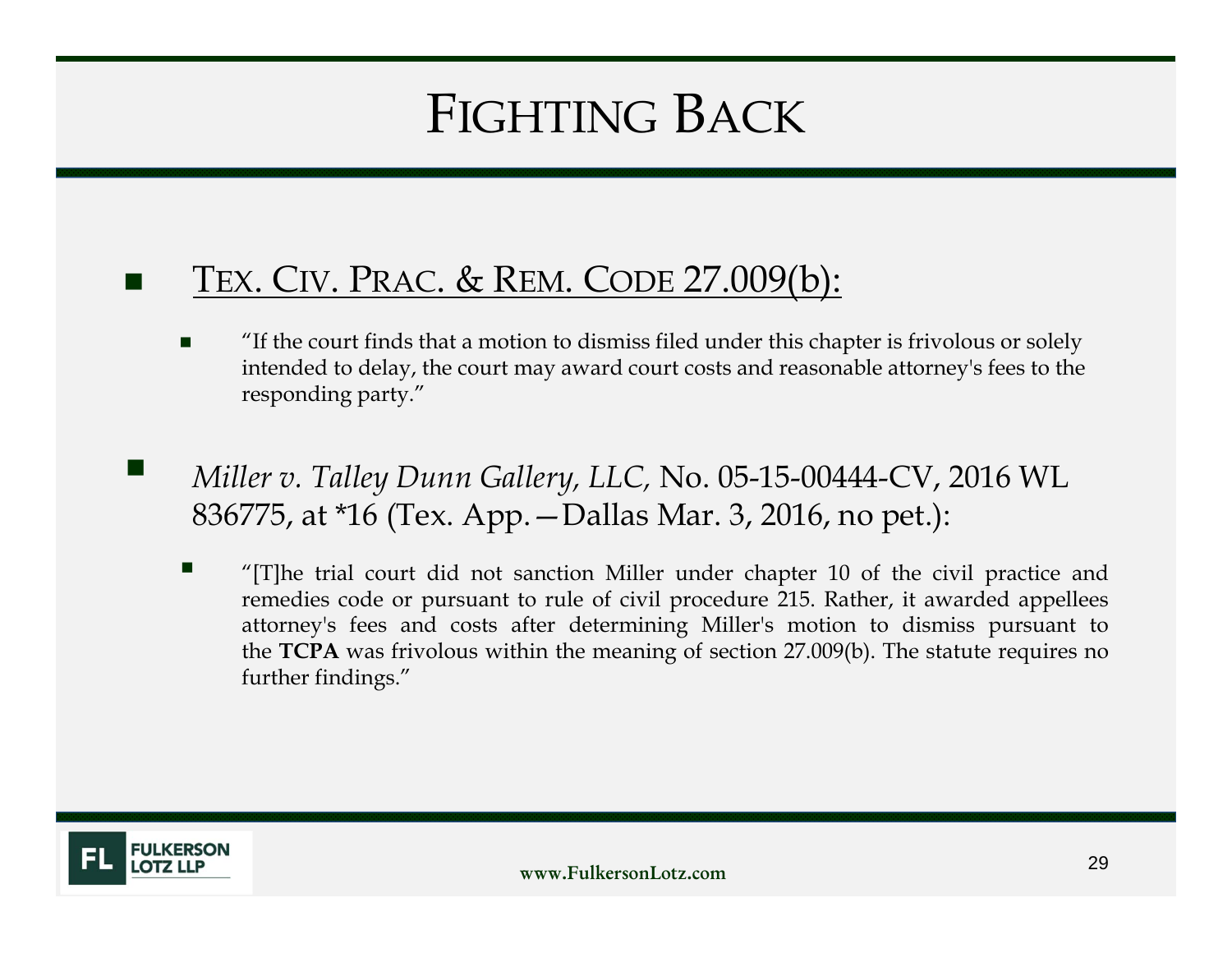# RECOMMENDED PRACTICES FOR PLAINTIFFS

- $\blacksquare$ Advise client of risk.
- $\mathcal{L}_{\mathcal{A}}$ Pre-suit investigation of merits.
- $\blacksquare$ Obtain evidence for each claim (Consider TRCP 202).
- $\blacksquare$ Plead narrowly.
- $\blacksquare$  Consider non-Texas Claims (other state laws, federal law).

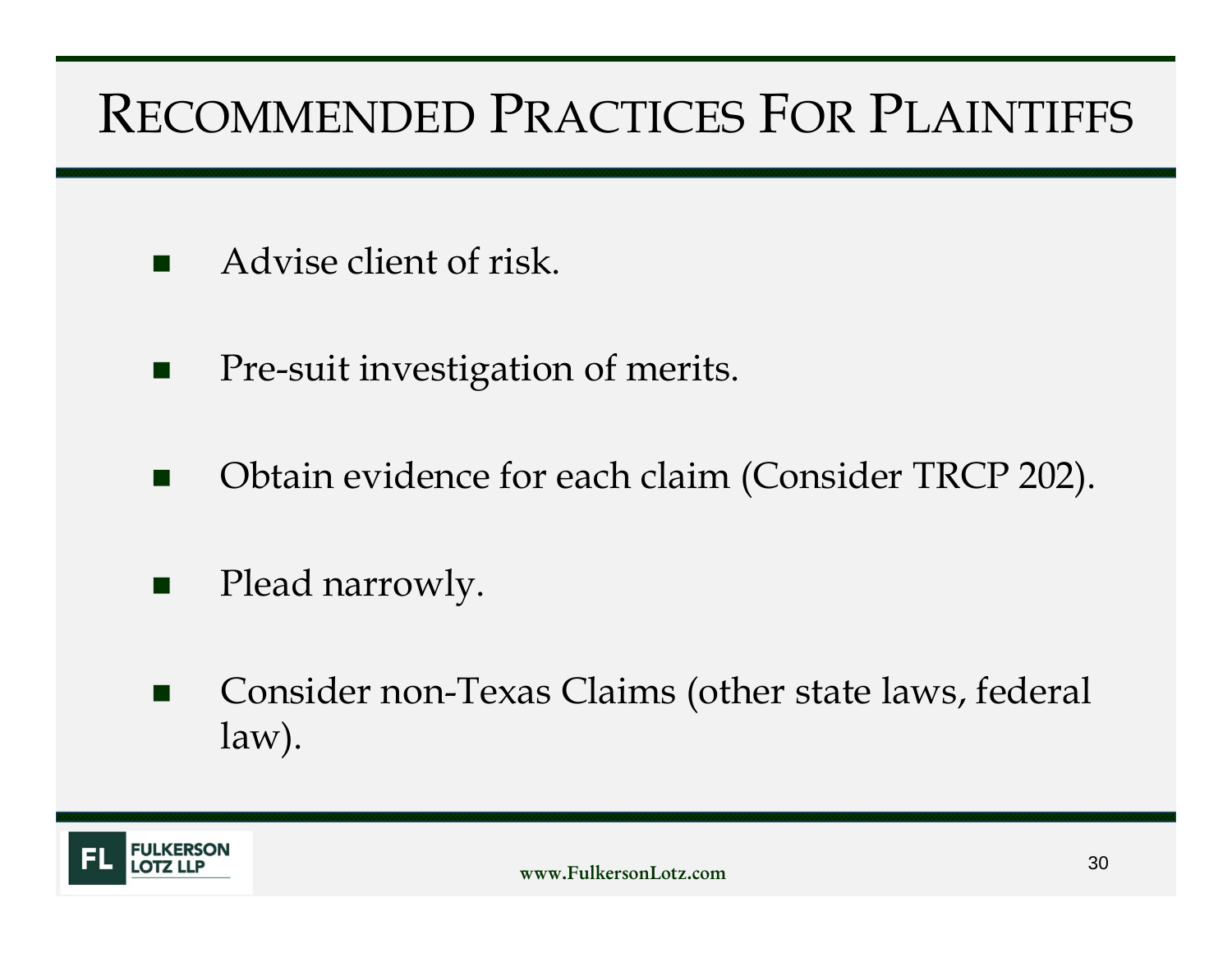# FEDERAL COURT IS NOT SAFE

*Khalil v. Mem'l Hermann Health Sys.,* No. H-17-1954, 2017 WL 5068157, at \*1 (S.D. Tex. Oct. 30, 2017) (Rosenthal, J.):

- Defendant, <sup>a</sup> hospital, <sup>p</sup>laced Plaintiff, <sup>a</sup> <sup>p</sup>hysician, on administrative leave based on "patient safety issues"
- Plaintiff filed claims under Texas Commission on Human Rights Act for age discrimination
- Court holds that claim was in response to Defendant's statements about patient safety, which met TCPA's definition of "matter of public concern"
- Court holds TCPA applies, dismisses state discrimination claim, and finds fees / sanctions are appropriate.

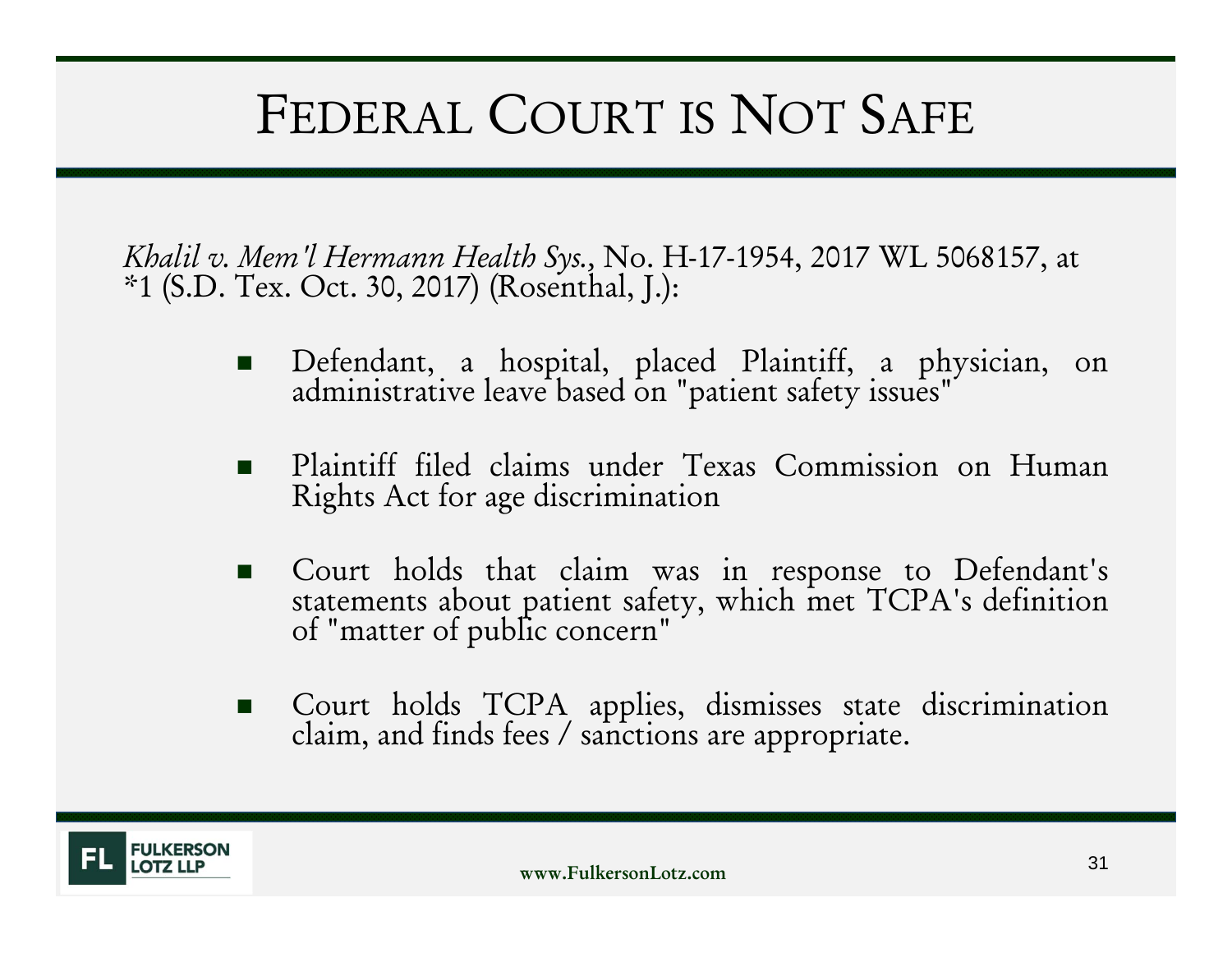## BEST PRACTICES FOR DEFENDANTS

- **Contract**  Think creatively about whether TCPA applies to Plaintiff's claims.
- $\blacksquare$  Careful with counterclaims.
	- п Tex. Civ. Prac. & Rem. Code § 27.001(6) ("'Legal action' means <sup>a</sup> lawsuit, cause of action, petition, complaint, cross-claim, or counterclaim or any other judicial pleading or filing that requests legal or equitable relief").

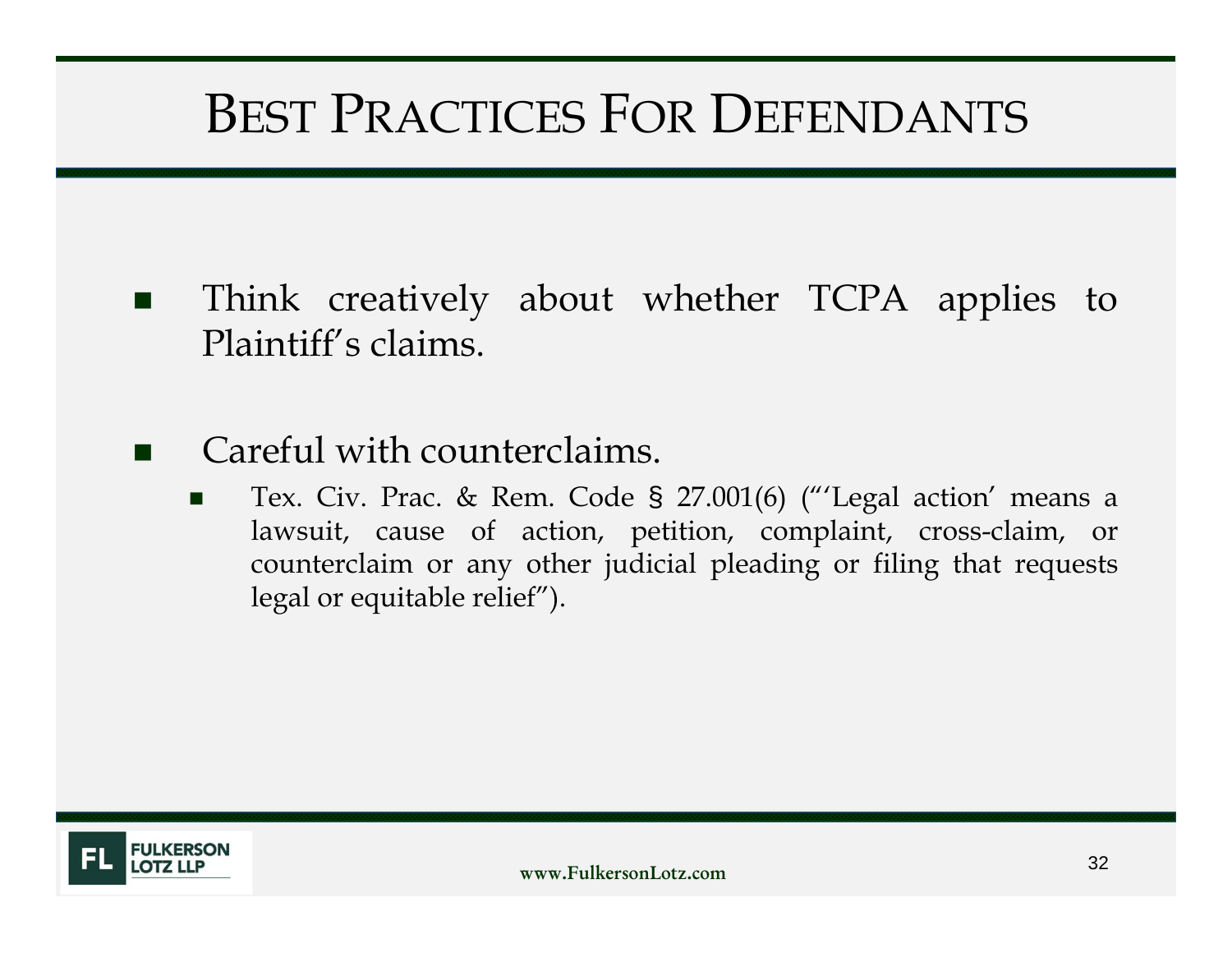# THERE IS HOPE

*In re Spex Group US LLC et al.,* case number 05-18-00208-CV, in the Texas Court of Appeals for the Fifth District (March 14, 2018).

- H. Dallas Court of Appeals rules that trial court may proceed with temporary injunction hearing before deciding TRO or TCPA Motion to Dismiss.
- However, trial court cannot permit "unbridled" discovery on the injunctive relief.

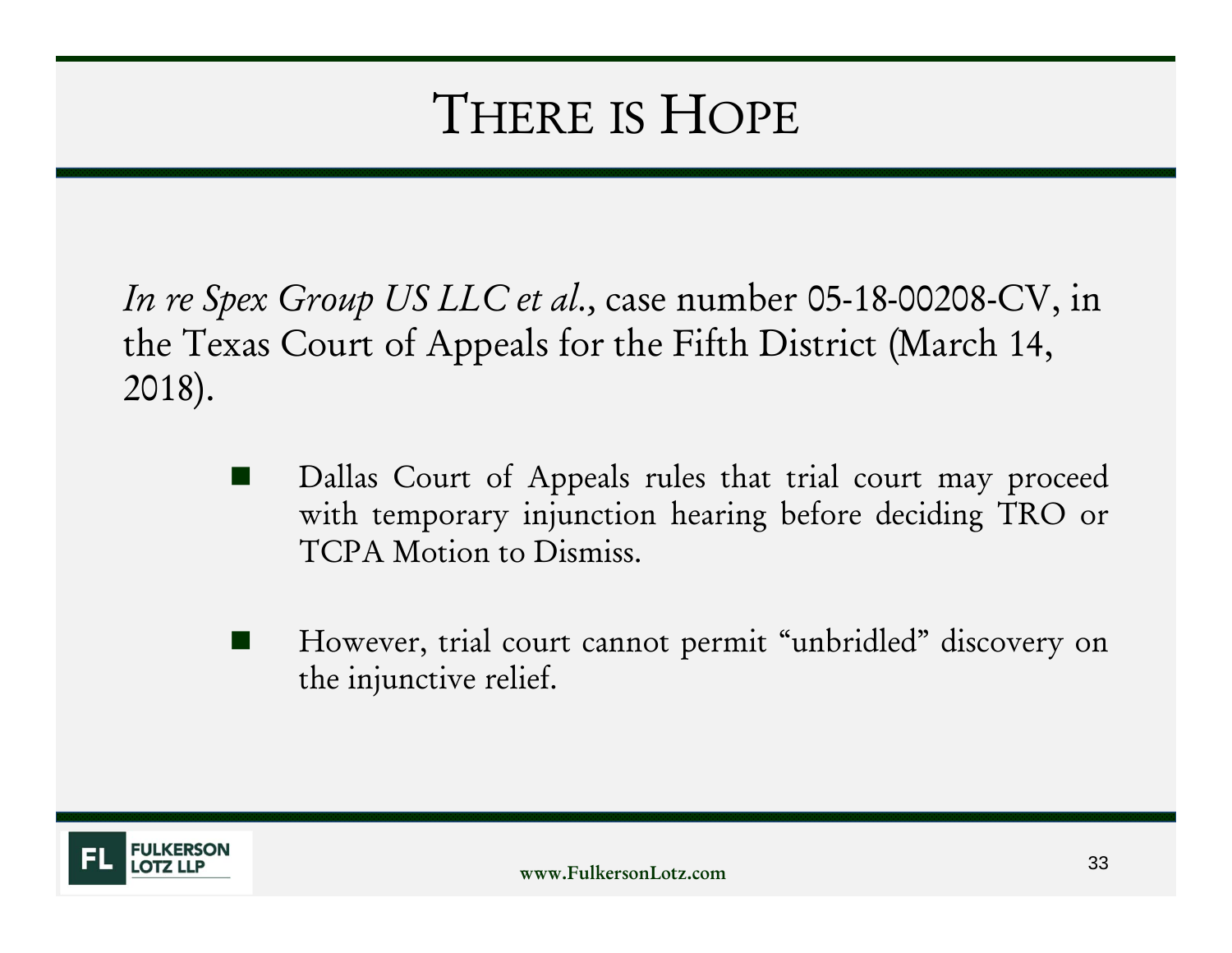## ADDITIONAL RESOURCES

- $\mathbf{r}$  *SLAPPed and Sanctioned: The Heavy Hand of the Texas Citizens Participation Act*, HLRe: Off the Record (2017).
	- П WestLaw Cite: 8 HLRe 46
	- П http://www.houstonlawreview.org/wpcontent/uploads/2017/09/Brown-and-Gibson-FINAL.pdf
- × *SLAPPed and Sanctioned: The long reach of the Texas Citizens Participation Act*, Texas Bar Journal (Dec. 2017).
	- П WestLaw Cite: 80 Tex. B.J. 776
	- $\mathbf{r}$  https://www.texasbar.com/AM/Template.cfm?Section=articles&Te mplate=/CM/ContentDisplay.cfm&ContentID=38589